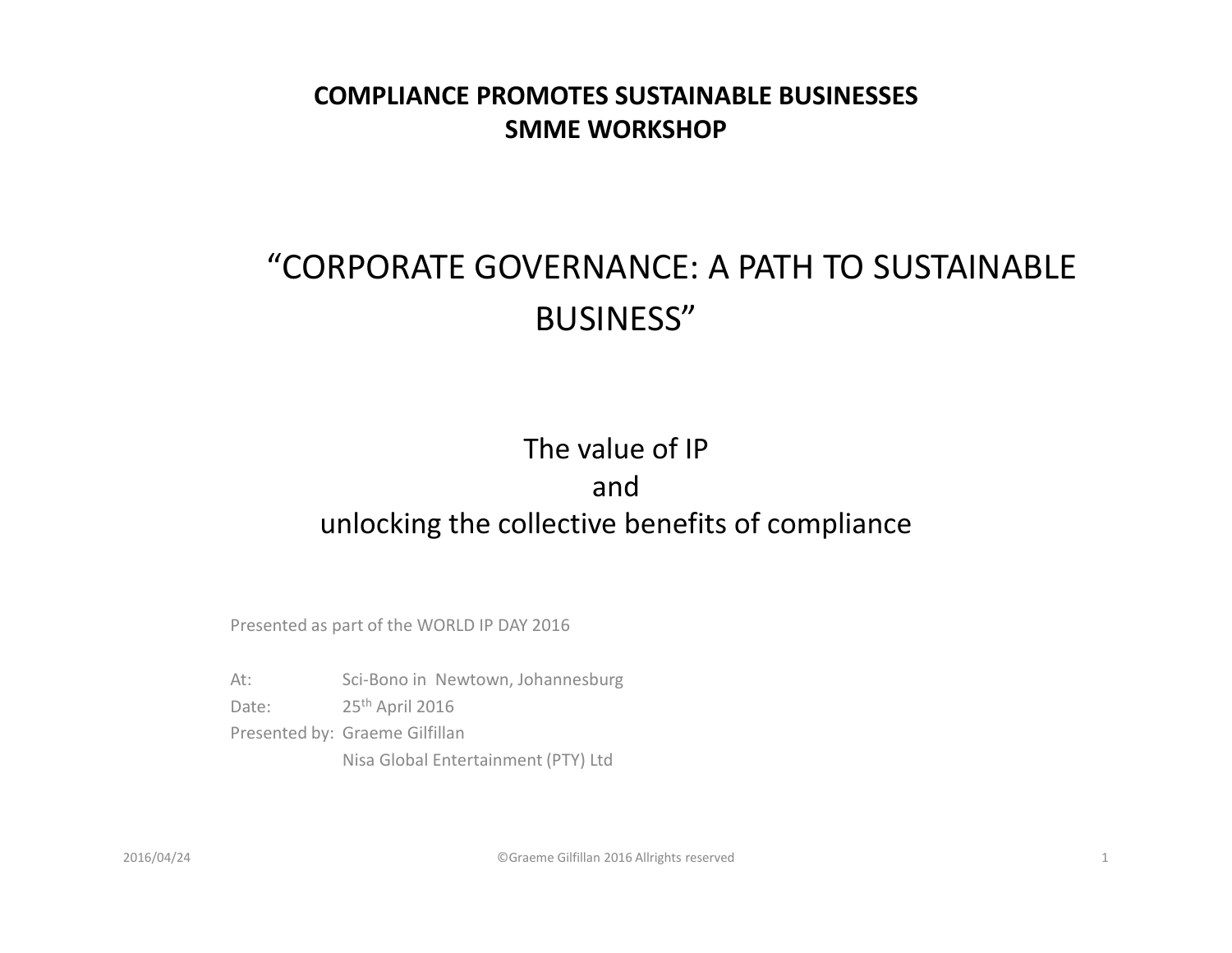### Greetings

Thank you for CIPC and the DTI for making today possible.

If you are here today, likely you are an SMME in South Africa, and if so, it is likely you employ or are in a company that employs 200 people or less – Greetings to you all

You are the majority of corporate South Africa

Likely there are people here today from Government, law, academia and others that may not qualify as SMME's – greetings to you all – you will please excuse me if I cover ground you may be well familiar with as I try an unpack the topic to the SMME's here in Gauteng.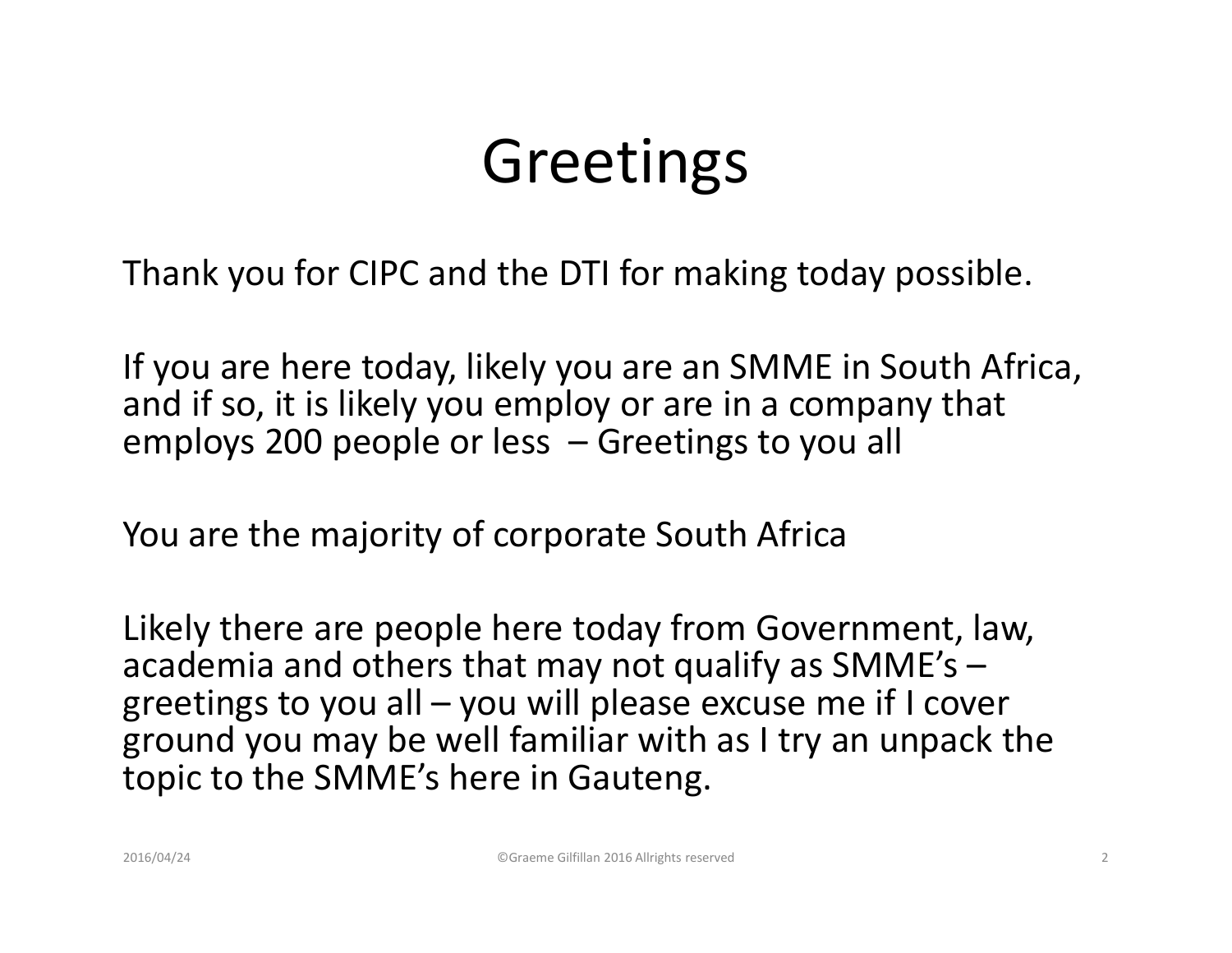## Before heading far into the topic

It is important to address the meaning and context of the following:

- SMME
- Corporate Governance
- A Path To Sustainable Business
- IP
- Value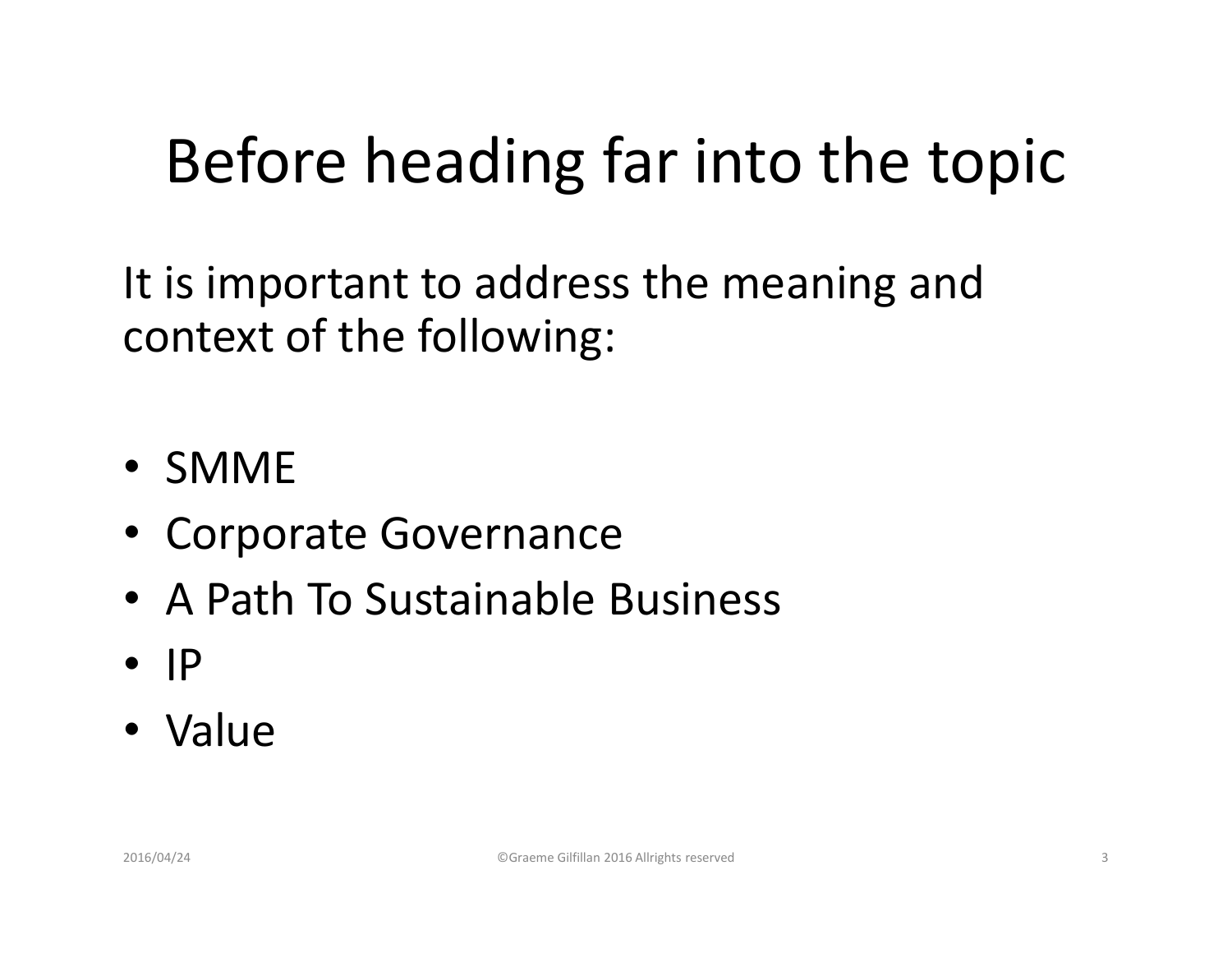#### So you are an SMME meaning you are a small, medium and micro enterprise

| <b>Source</b>                                                                  | <b>Table 1: National Small Business Act Definitions</b> |                                                                                                                                                                                                                                                                                                                            |  |  |
|--------------------------------------------------------------------------------|---------------------------------------------------------|----------------------------------------------------------------------------------------------------------------------------------------------------------------------------------------------------------------------------------------------------------------------------------------------------------------------------|--|--|
|                                                                                | Category of SMME                                        | <b>Description</b>                                                                                                                                                                                                                                                                                                         |  |  |
| Gauteng<br><b>SMME</b><br><b>Policy</b><br><b>Framework</b><br>$(2009 - 2014)$ | <b>Micro enterprises</b>                                | Between one to five employees, usually the owner and family.<br>Informal - no license, formal business premises, labour legislation<br>Turnover below the VAT registration level of R300 000 per year.<br><b>Basic business skills and training</b><br>Potential to make the transition to a viable formal small business. |  |  |
|                                                                                | Very small enterprise                                   | Part of the formal economy, use technology<br>Less than 10 paid employees<br>Include self-employed artisans (electricians, plumbers) and professionals.                                                                                                                                                                    |  |  |
| Thank you                                                                      | <b>Small enterprise</b>                                 | Less than 100 employees<br>More established than very small enterprises, formal and registered, fixed<br>business premises.<br>Owner managed, but more complex management structure                                                                                                                                        |  |  |
| Economic<br><b>Development</b><br>$Depth-$<br><b>Gauteng Govt</b>              | <b>Medium enterprise</b>                                | Up to 200 employees<br>Still mainly owner managed, but decentralised management structure<br>with division of labour<br>Operates from fixed premises with all formal requirements.                                                                                                                                         |  |  |

 $\overline{\phantom{a}}$  This has changed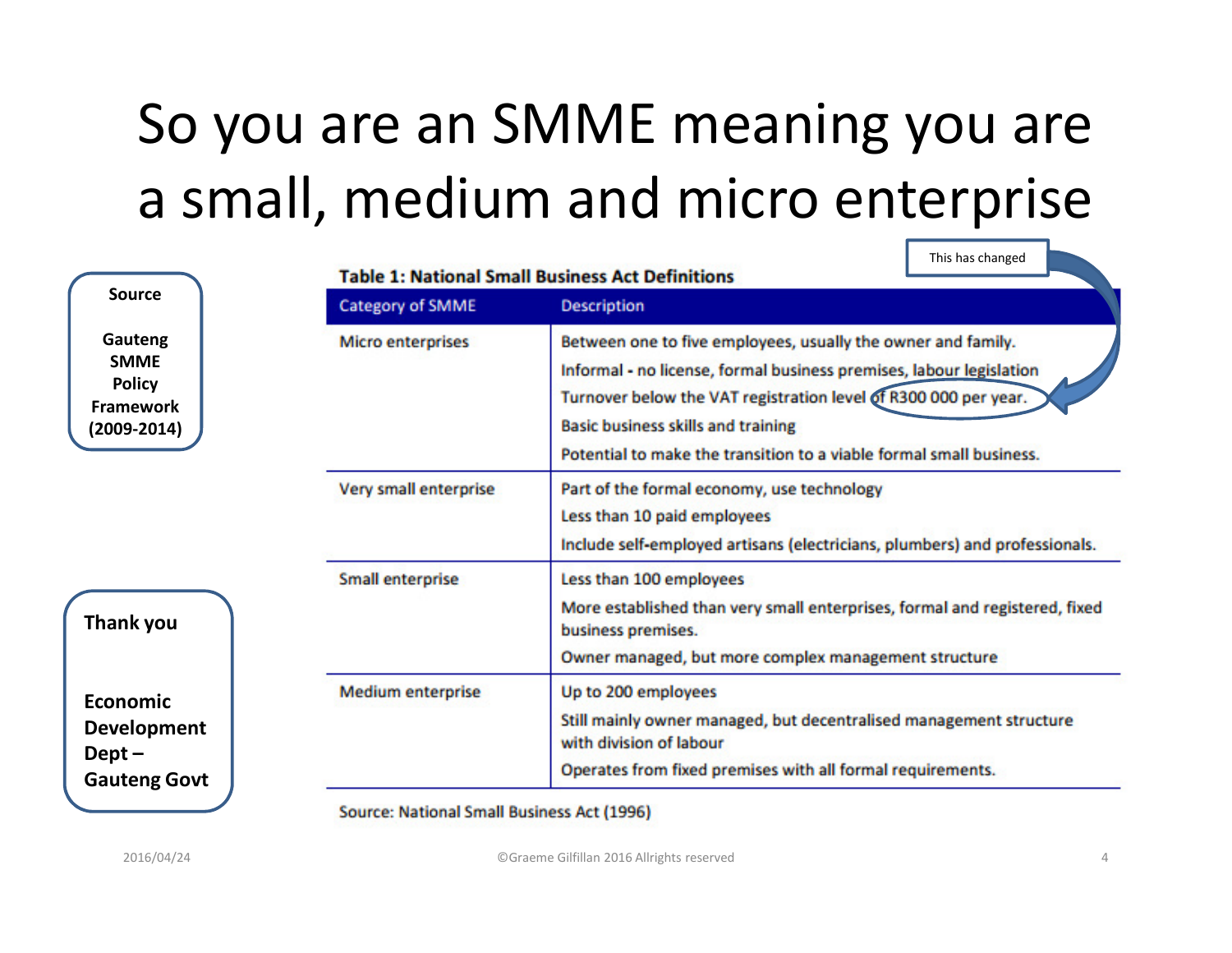#### A deeper look into what constitutes an SMME in South Africa generally and in Gauteng specifically

| <b>Source</b>                                     | Informal street vendors,                                                                                                                                 | <b>Unregistered individuals</b>                                                                                                           | <b>Registered Business</b>                                                                                                        |
|---------------------------------------------------|----------------------------------------------------------------------------------------------------------------------------------------------------------|-------------------------------------------------------------------------------------------------------------------------------------------|-----------------------------------------------------------------------------------------------------------------------------------|
| Gauteng<br><b>SMME</b>                            | hawkers etc. (64%)                                                                                                                                       | (18%)                                                                                                                                     | (17%)                                                                                                                             |
| <b>Policy</b><br><b>Framework</b>                 | 673 576                                                                                                                                                  | 195 250                                                                                                                                   | 184 992                                                                                                                           |
| $(2009 - 2014)$                                   | • Survivalist - street<br>market, stall market<br>• Predominantly involved<br>in the sale of goods<br>• Operate in the informal<br>sector of the economy | Many involved in sale<br>of goods however<br>activity seen in other<br>sectors such as services<br>or landlords<br>Not inclined to employ | • Part of the formal<br>economy<br><b>Registration of business</b><br>a sole proprietor or a<br>close corporation<br>• 90% banked |
| Thank you                                         | • Won't employ others in<br>the running of their<br><b>business</b><br>• Income generation below<br>the poverty line - average                           | others<br>More inclined to run<br>٠<br>business from home<br>Never registered the<br><b>business</b>                                      | Higher predominance of<br>White and Indian<br>business owners<br>• More likely to be<br>professionals                             |
| <b>Economic</b><br><b>Development</b><br>$Depth-$ | of R1 500 per month<br>• No training, high school<br>education<br>• Approximately half have                                                              | For 30% income<br>derived from business<br>is not sole sources of<br>income                                                               | • Skills learnt from post<br>matric education or<br>training programmes<br><b>Employ approximately 5</b>                          |
| <b>Gauteng Govt</b>                               | access to a bank account                                                                                                                                 | Average monthly<br>turnover R2 600<br>55% banked<br>٠                                                                                     | other people in the<br>business<br>R21 500 average<br>turnover of business                                                        |
| 2016/04/24                                        | ©Graeme Gilfillan 2016 Allrights reserved                                                                                                                |                                                                                                                                           |                                                                                                                                   |

Table 2 Further breakdown of SMME characteristics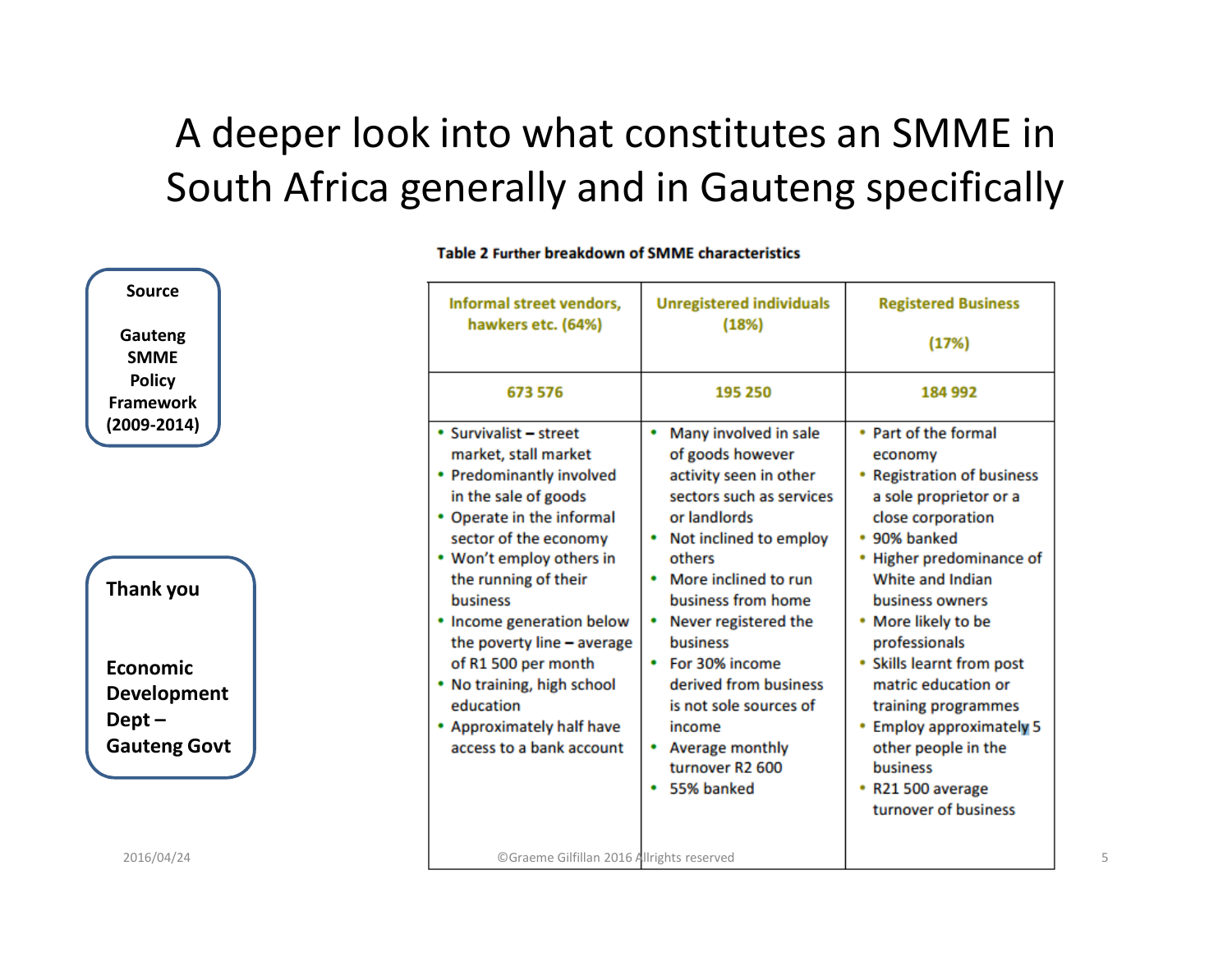### So you are an SMME

#### **Candidly put:**

You are a company, a corporation and you by becoming one you entered into contract with the State with a host of rules to comply with..........................or else!............there is little sympathy for failure You are also brave, courageous and smart…some might call you crazy…..whether you are the entrepreneur(s) who started the business….or even those employed….Joh!! – better believe it

#### **Why?**

The talk is easy….as words often are, however putting your idea into practice, maintaining and sustaining it…….making it so to speak so that employees, suppliers and taxes can be paid, and the children of all those employed can go to school….is a daunting task full of risk where reward is fleeting.

You also might be one who has woken to one reality in a digital and internet world of 2016, that being that if you don't create your own job, its likely you may never have one! This is certainly something that South African's, of all ages who are employed should keep uppermost in mind.

This is what most of Africa understands, which South Africa was forced to understand once and which is now resurging thanks to the interest the rest of Africa has taken in South Africa.

Hence the option is always open to any person to corporatize, to transfer the income arising from their skill to equity owned by their skill.

2016/04/24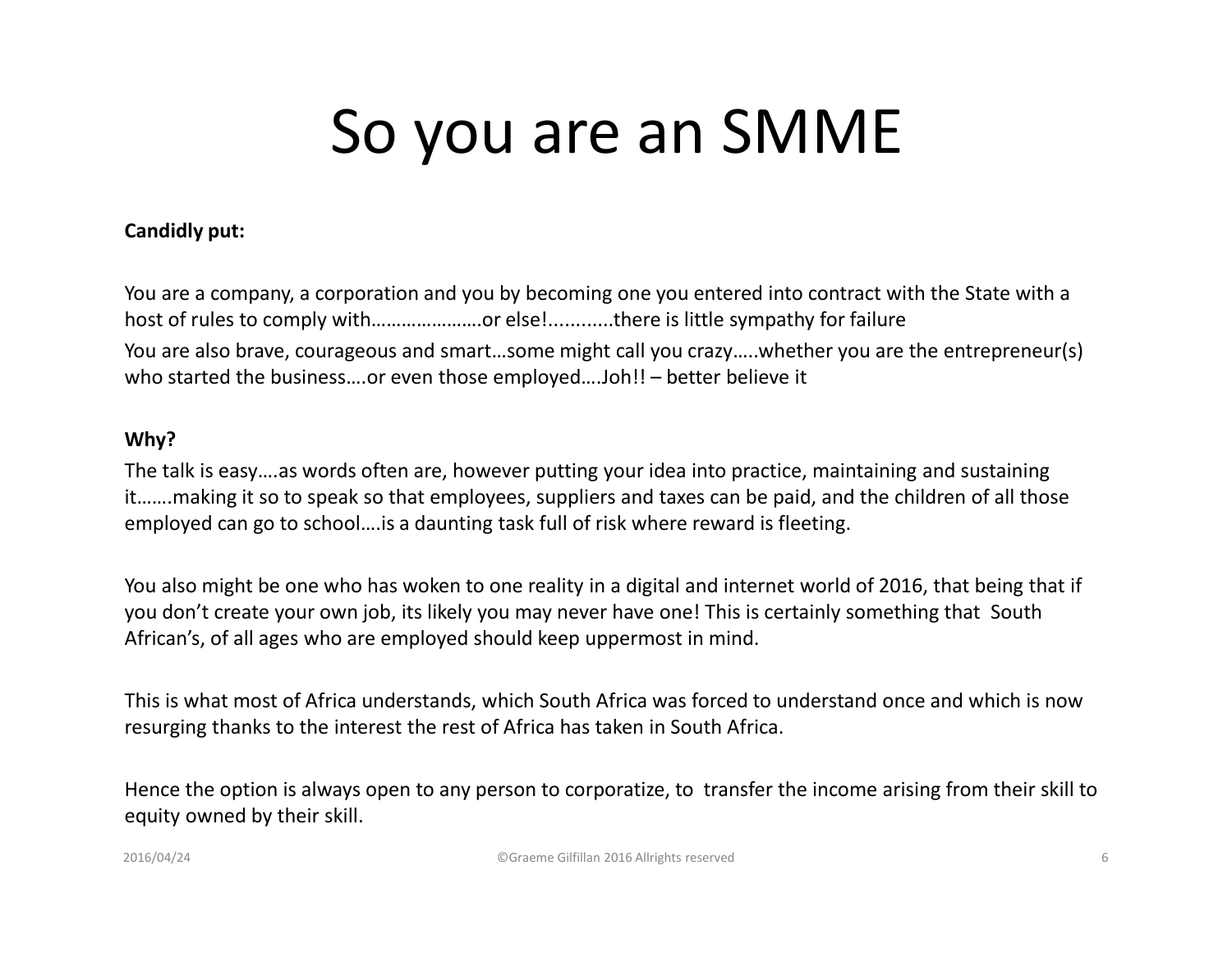## So you are an SMME – it is so difficult and challenging

For those who make the decisions for any SMME, the following can make life challenging beyond:

- Managing people………the biggest of them all
- Managing cashflow
- What to do when you are not there
- Playing by the rules The regulatory and governance environment…..
- Staying in business
- •Competition

**This is the main issue that will be addressed here today**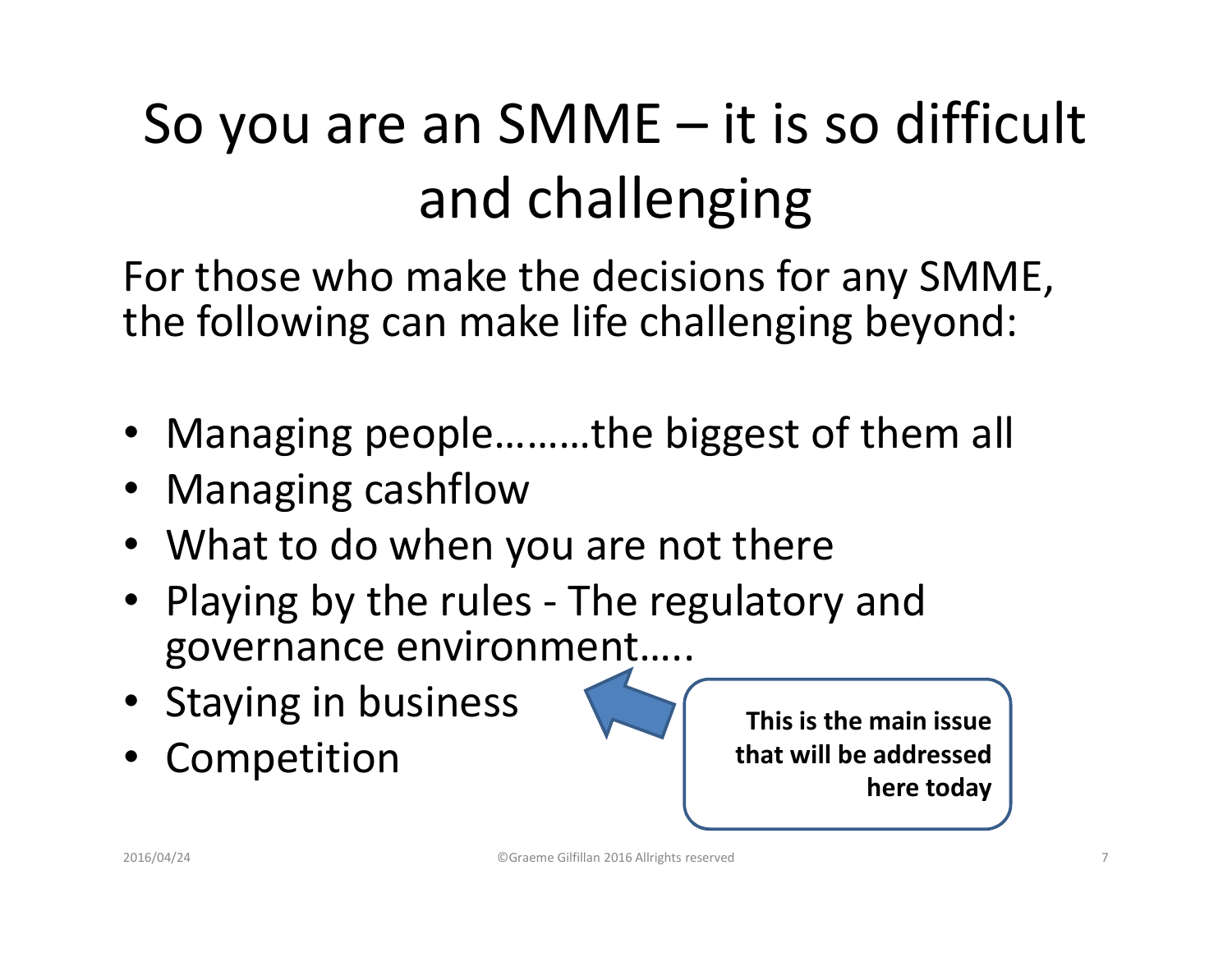#### The Challenges - More formally as per the Gauteng SMME Policy Framework (2009-2014)

The SMME Policy Framework is proposing a six pillar framework in order toaddress challenges faced by SMMEs, these are:

- Non-financial entrepreneurial support initiatives with a particular focus on ٠ entrepreneurial training;
- Financial entrepreneurial support initiatives; ٠
- Capacity building initiatives;
- Regulatory reform and supporting the informal economy SMME sub-sector; ٠
- Research on specific sectors and the role of SMMEs in building partnerships;
- ۰ Employment retention and linking with the National Training Layoff Scheme.

**It is the Regulatory environment that is key today**

©Graeme Gilfillan 2016 Allrights reserved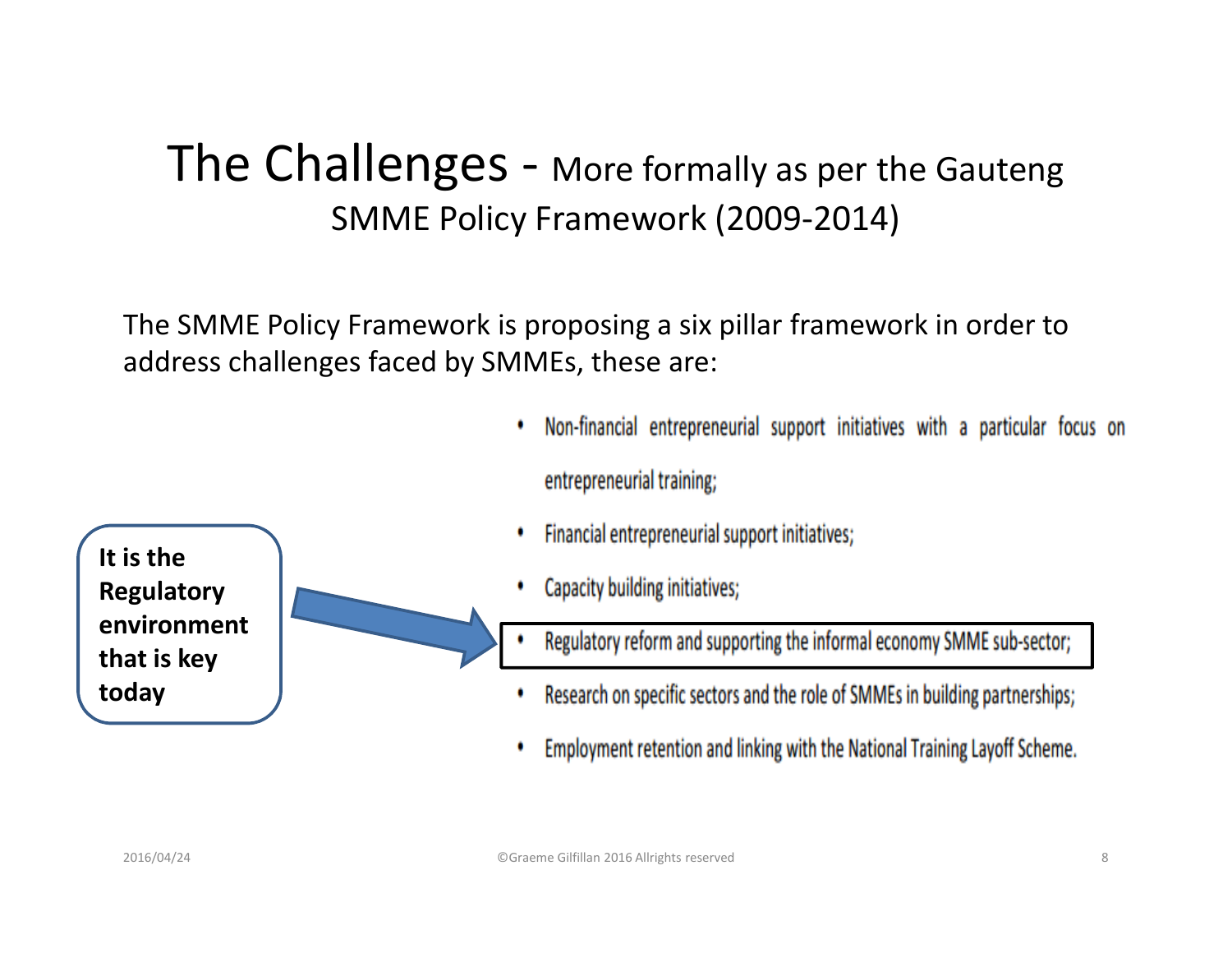### CORPORATE GOVERNANCE

It is important to visit the over arching title under which this presentation today is made.

**What does "CORPORATE GOVERNANCE" mean?**

**"Corporate governance refers to the structures and processes for the direction and control of companies. Corporate governance concerns the relationships among the management, board of directors, controlling shareholders, minority shareholders and other stakeholders. Good corporate governance contributes to sustainable economic development by enhancing the performance of companies and increasing their access to outside capital**".[1]

This definition focuses on three key elements:

- **Direction refers to all the decisions** that relate to setting the overall strategic direction of the company such as: (i) long-term strategic decisions; (ii) large-scale investment decisions; (iii) mergers and acquisitions; and (iv) succession planning and appointment of key senior managers, such as the CEO of the company.

- **Control refers to all the actions necessary** to oversee the management's performance and follow up on the implementation of the strategic decisions set above.

- **Relationship among the main governing bodies of the firm** refers to the interactions among the shareholders, the directors of the board, and the managers. An important element of any good corporategovernance structure is the clear definition of the role, duties, rights, and expectations of each of these governing bodies.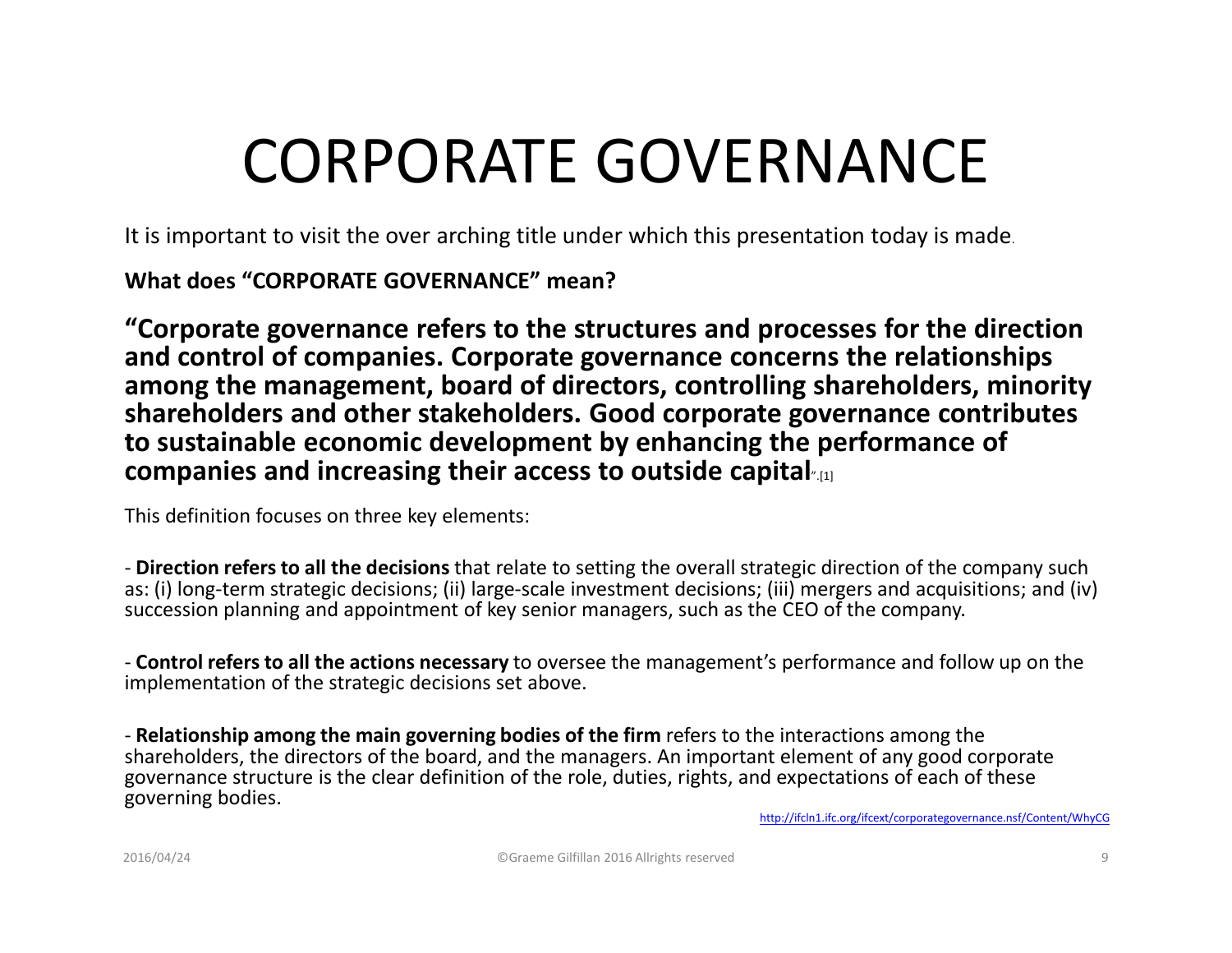## A PATH TO SUSTAINABLE BUSINESS

**Business sustainability is often defined as managing the triple bottom line** - a process by which companies manage their financial, social and environmental risks, obligations and opportunities. **These three impacts are sometimes referred to as profits, people and planet**. However, this approach relies on an accounting based perspective and does not fully capture the time element that is inherent within business sustainability. A more robust definition is that business sustainability represents resiliency over time – **businesses that can survive shocks because they are intimately connected to healthy economic, social and environmental systems**. These businesses create economic value and contribute to healthy ecosystems and strong communities. **Business sustainability requires firms to adhere to the principles of sustainable development**. According to the World Council for Economic Development (WCED), sustainable development is development that "meets the needs of the present without compromising the ability of future generations to meet their own needs." So, for industrial development to be sustainable, it must address important issues at the macro level, such as: economic efficiency (innovation, prosperity, productivity), social equity (poverty, community, health and wellness, human rights) and environmental accountability (climate change, land use, biodiversity).

There are a number of **best practices that foster business sustainability**, and help organisations move along the path from laggards to leaders. These practices include:

- Stakeholder engagement:
- Environmental management systems:;

**• Reporting and disclosure: Measurement and control are at the heart of instituting sustainable practices. Not only can organisations collect and collate the information, they can also be entirely transparent with outsiders. The Global Reporting Initiative is one of many examples of wellrecognised reporting standards**;

• Life cycle analysis:.\*

\* http://lexicon.ft.com/Term?term=business-sustainability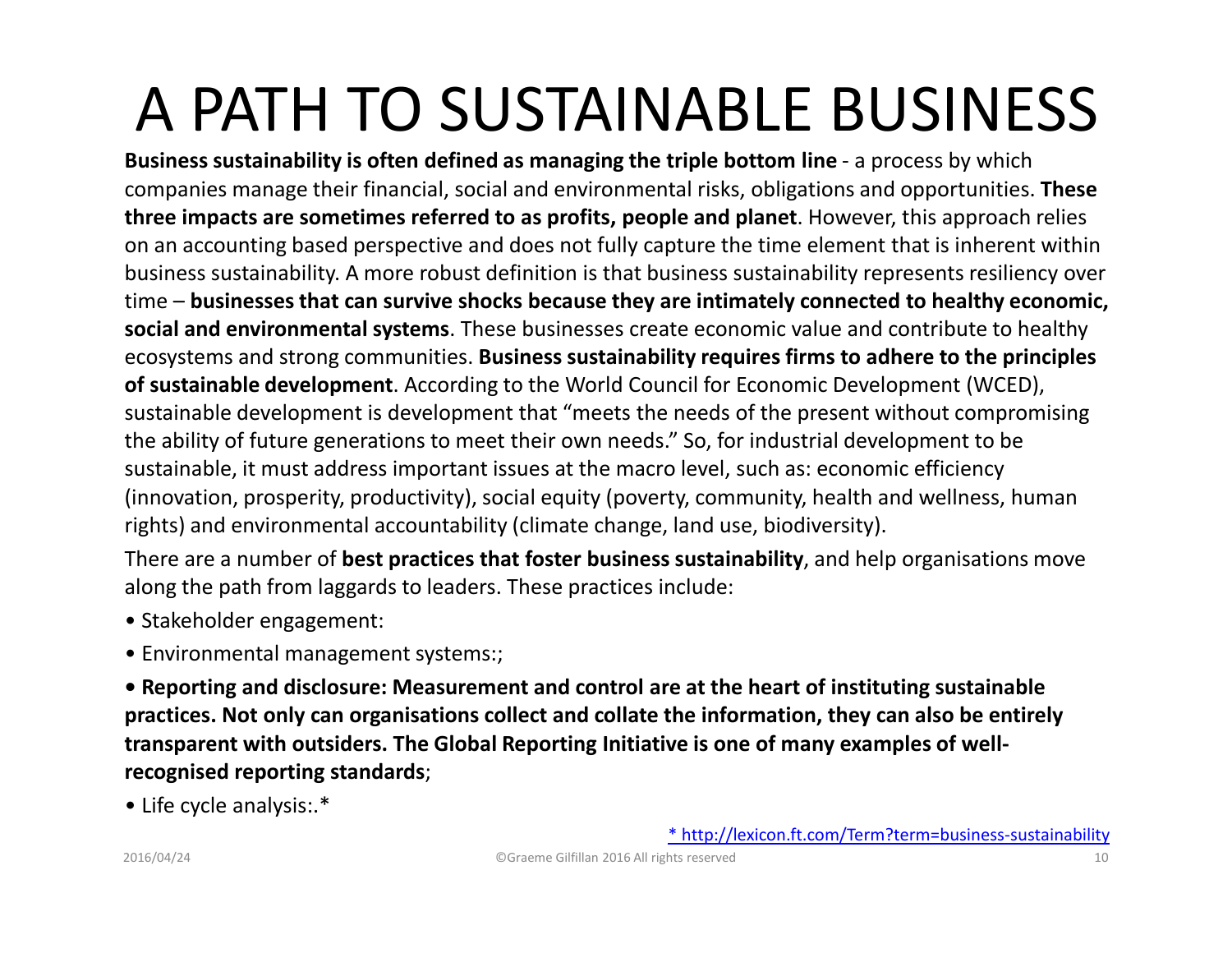### In lay terms…..its a way…a culture

- Of being honest and truthful
- Of being disciplined and fair

…………….to/with yourself, your partners, your staff, your customers, your suppliers and most important of all to the Government

In a nutshell compliance means

"know the rules……….play by the rules"

….and

#### "treat as you wish to be treated"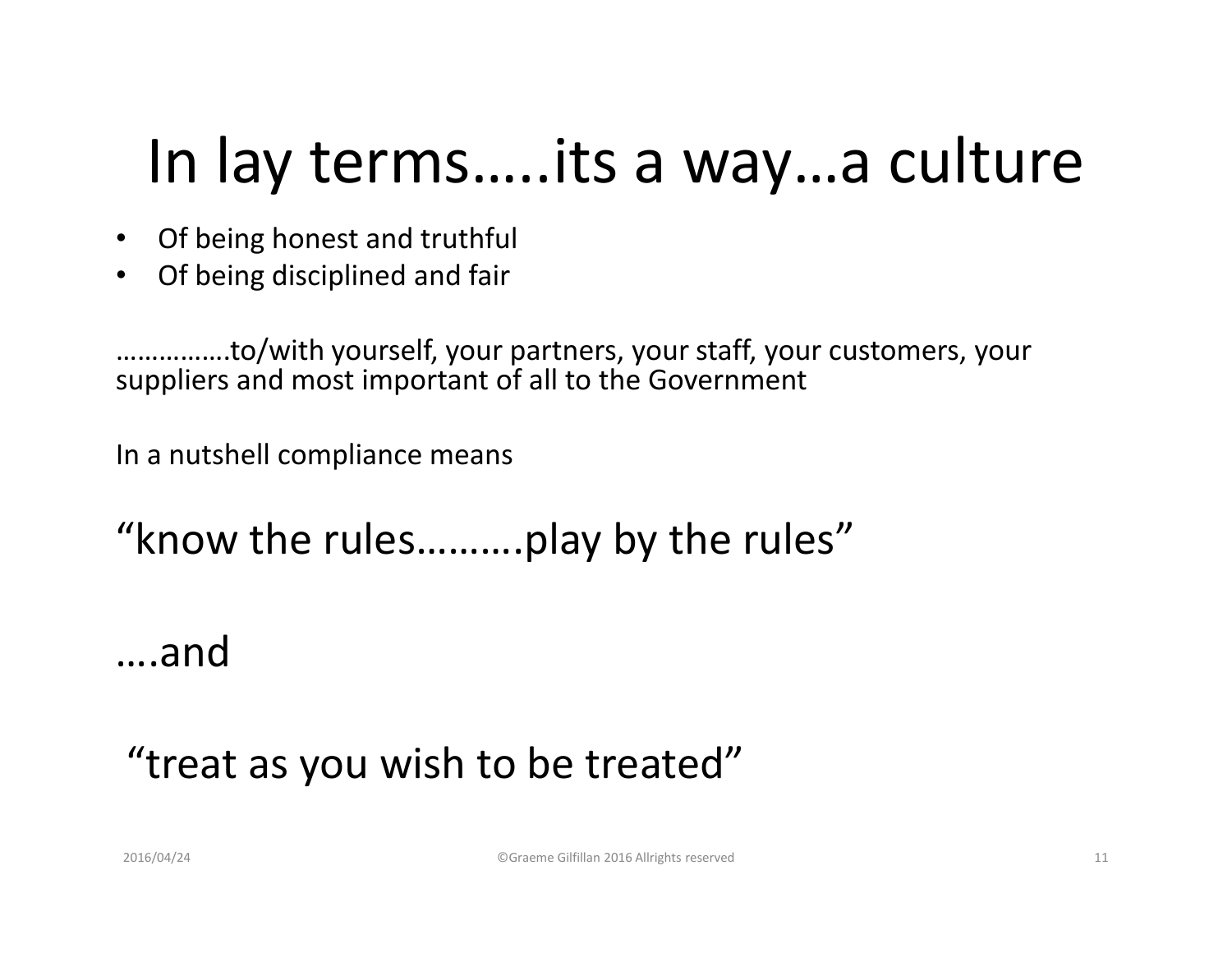# Why?

- $\bullet$  Your business will have a much better chance to maintain and sustain……to survive and thrive
- Your kids will go to school and you will have something left over (after  $\bullet$ paying the bills)….. A better life

#### What happens if you ignore a path of corporate governance?

- $\bullet$ Problems, problems…..and more problems
- •Losing money…..problems cost money…don't make money
- Lose the business and lose your job
- $\bullet$ Owe lots of people lots of money
- $\bullet$ Go to jail
- $\bullet$ Street justice……………..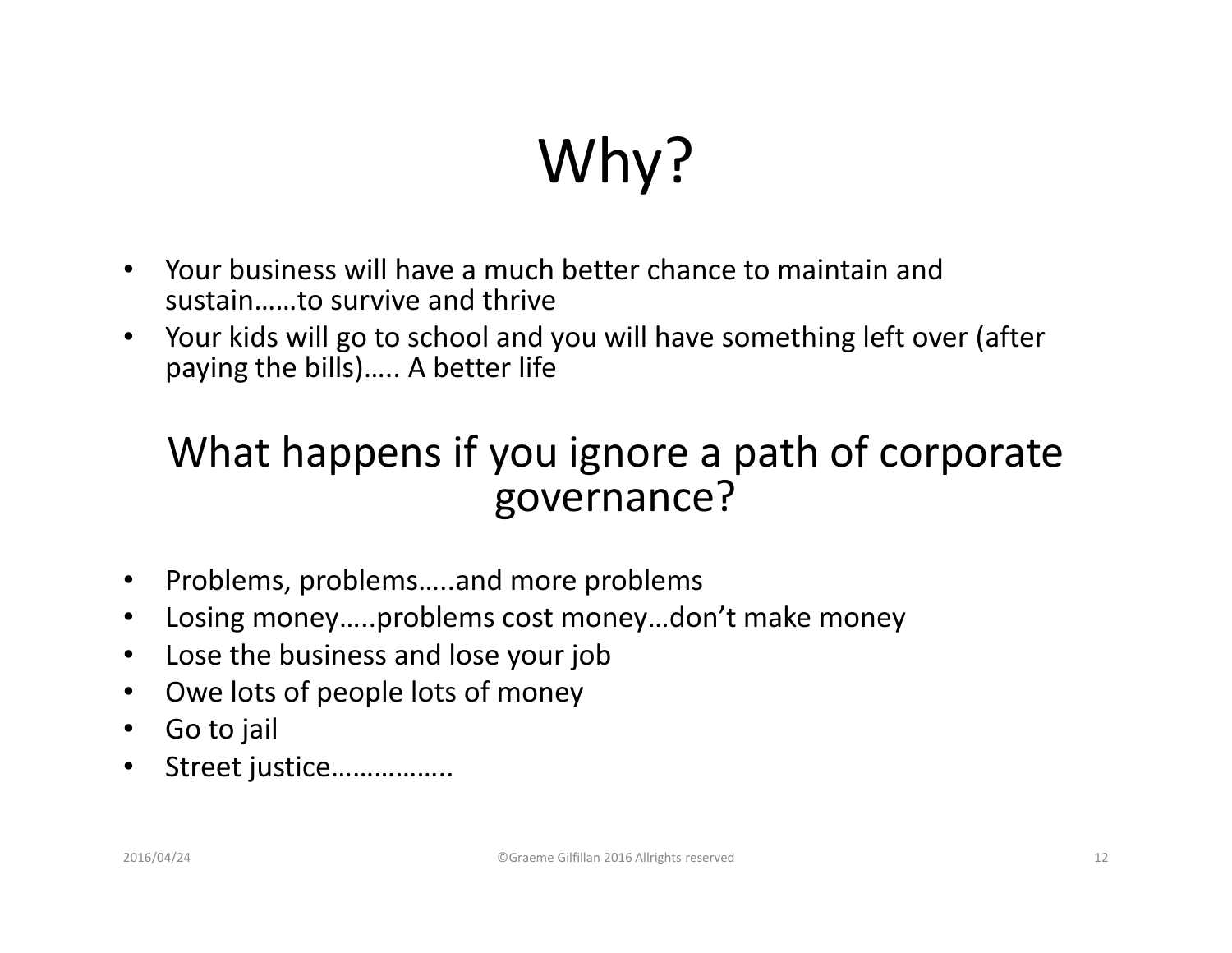#### So now finally we can address "IP"

What is "IP"? Two sides of a coin one might say

#### The Intellectual…..the creation…the mind

#### And

#### The Property……the economics…the money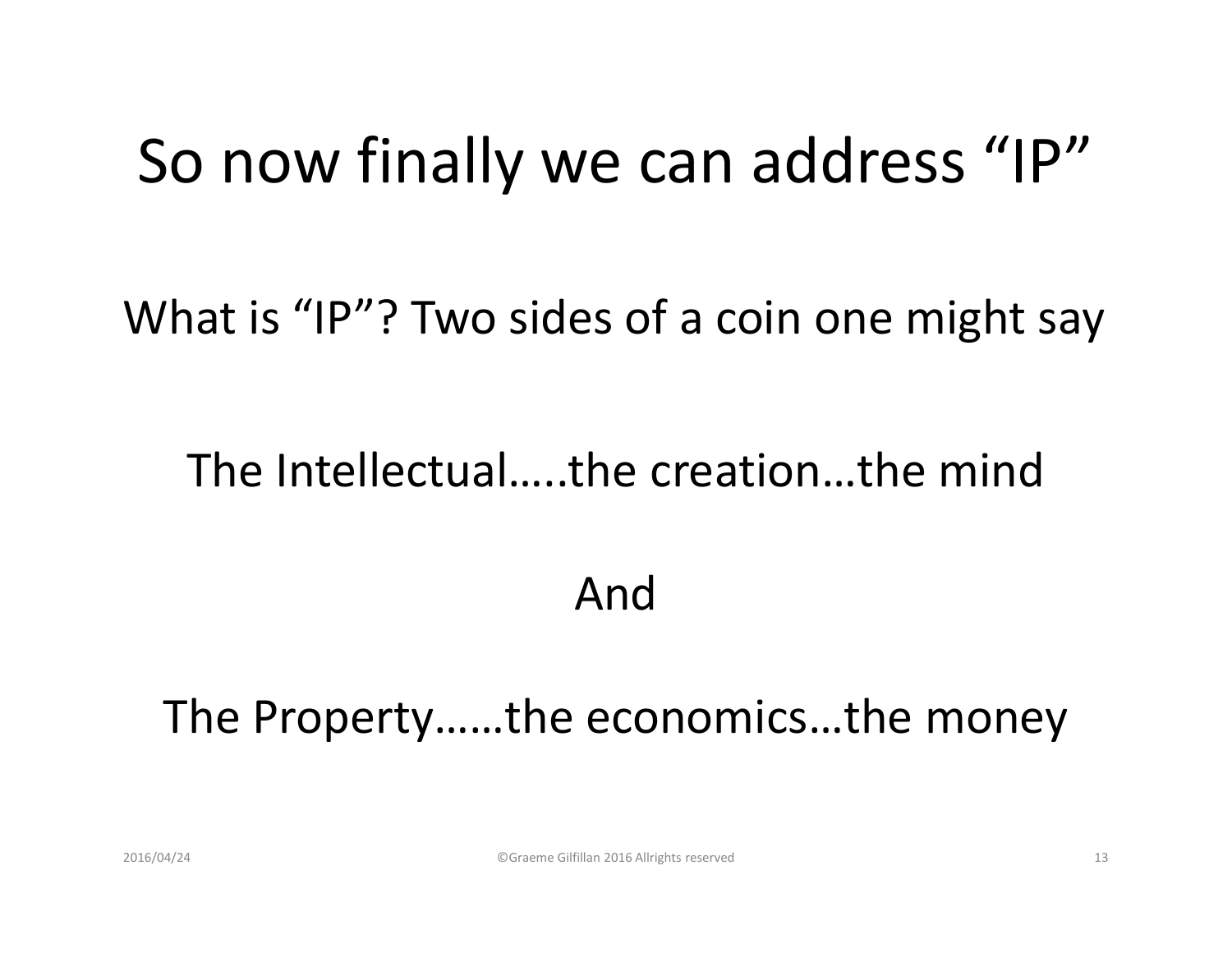### Informally….IP is defined as:

The vehicle of ownership, exploitation and safeguarding of knowledge

Intellectual Property (IP) is a term that describes the application of the mind to develop something new or original. IP can exist in various forms; a new invention, brand, design or artistic creation. There are various types of IP available. IP is an important asset in today's knowledge economy and should be strategically managed. Some IP rights require a formal process of application, examination and registration.\*

Registered intellectual property (IP) rights serve as an incentive to reward innovation by providing IP creators and owners with the time and opportunity to exploit their creation. However, IP rights exist in many forms and in some cases they don't need to be registered in order to be of value (literal works, music, etc.). Each type of IP provides different competitive advantages for its owners and new commercialisation opportunities for organisations. IP has many of the same ownership rights as physical property\*

\* - http://www.cipc.co.za/index.php/trade-marks-patents-designs-copyright/what-ip/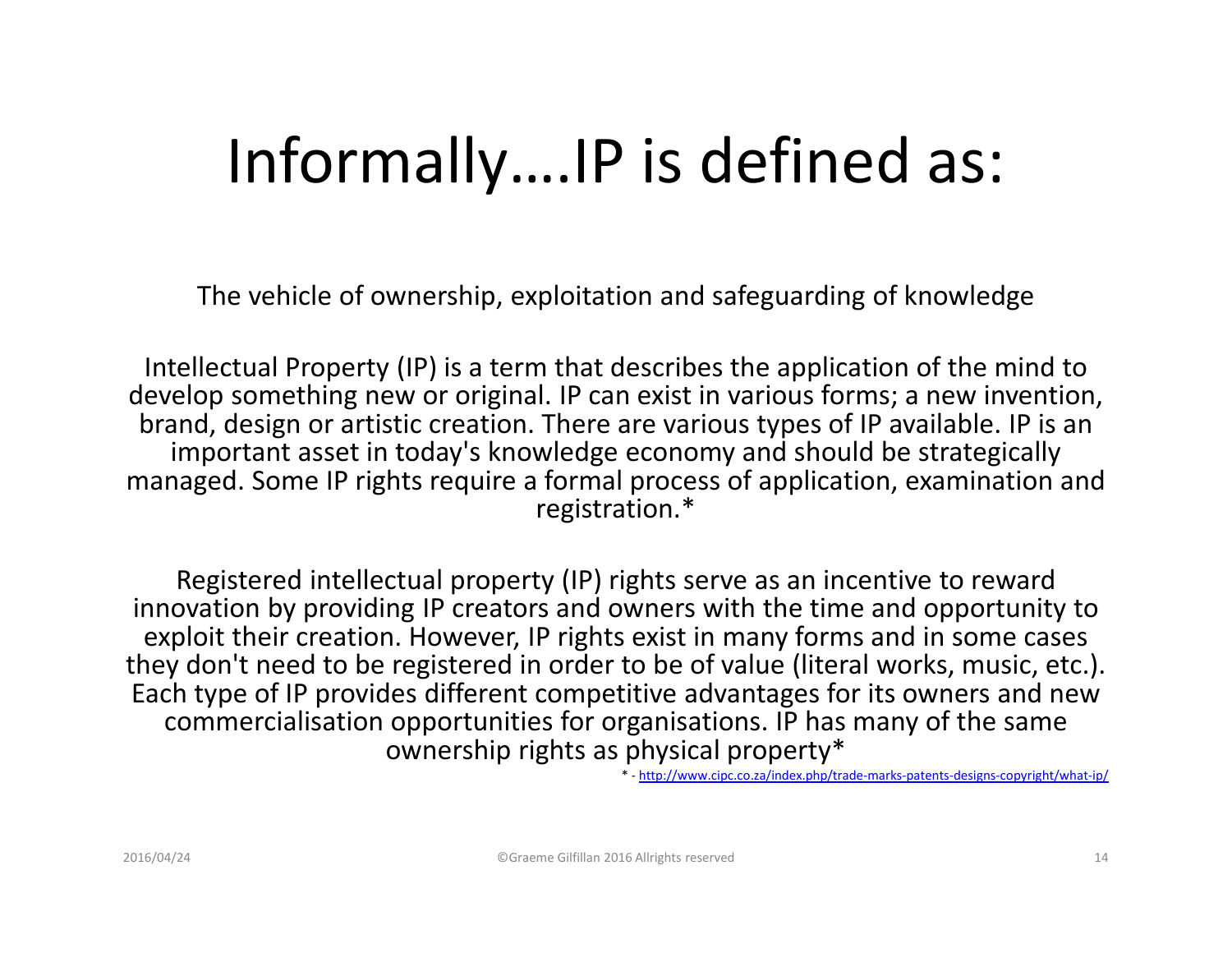## Formally….IP is a compilation of:

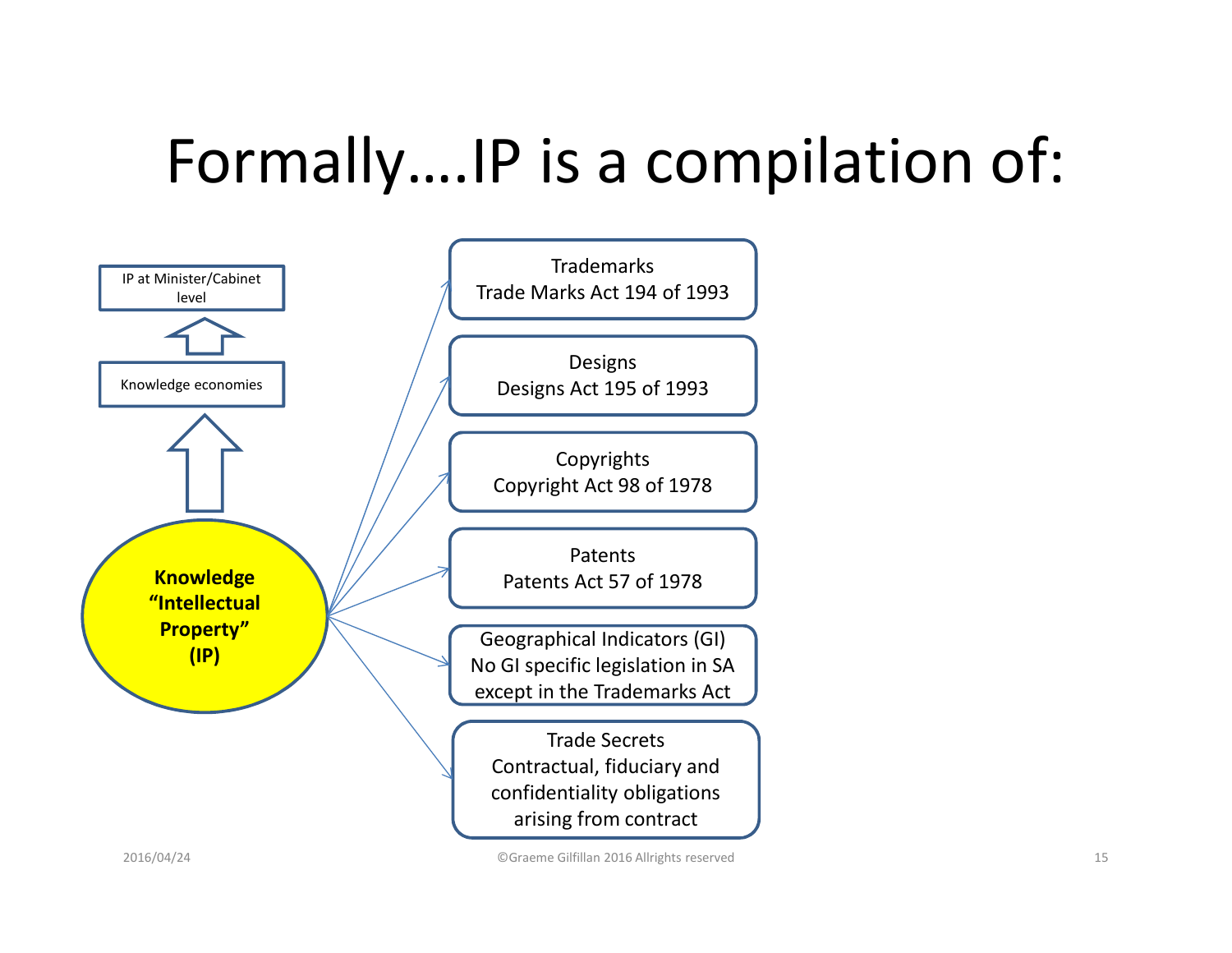#### Which also includes :

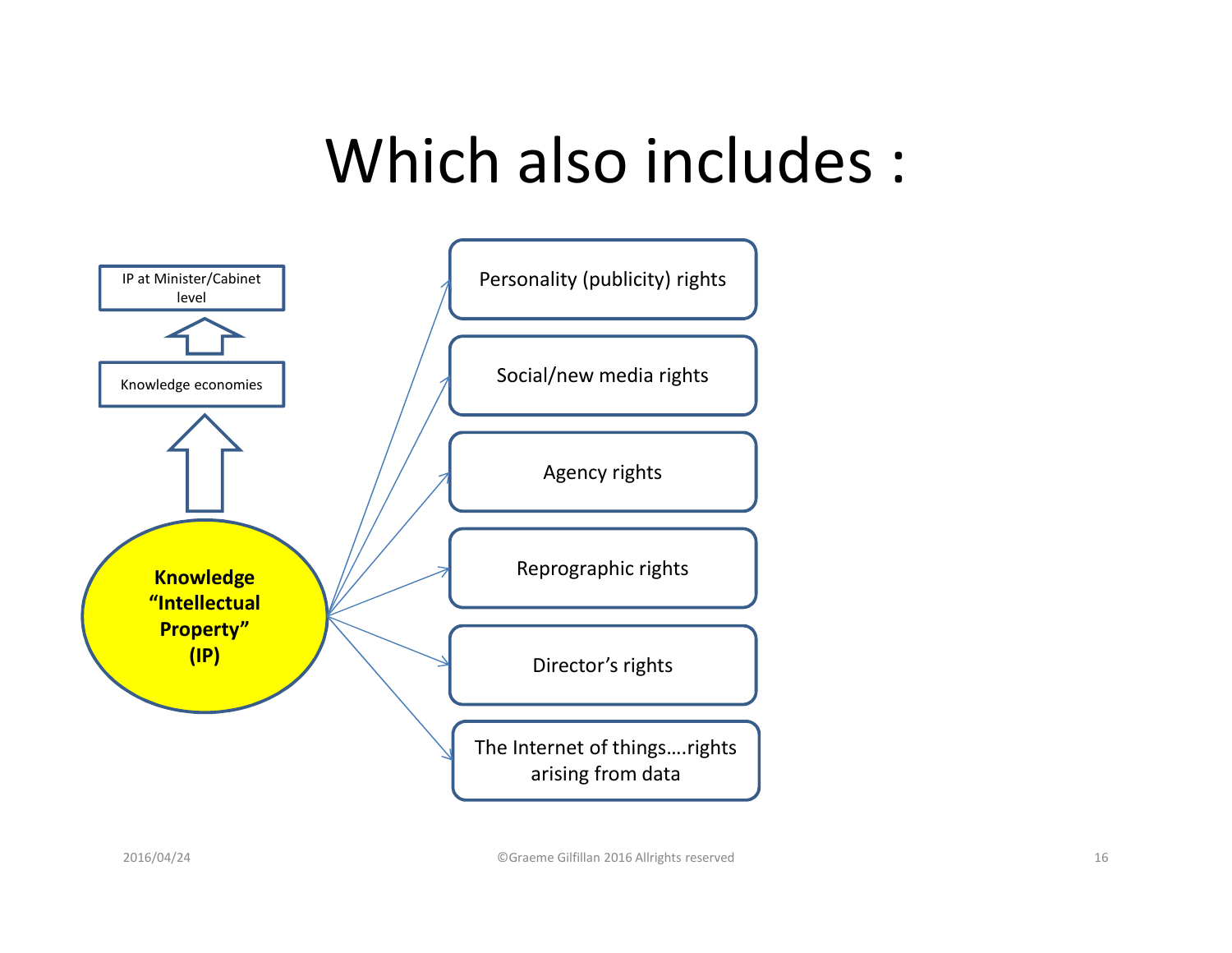#### Trademarks

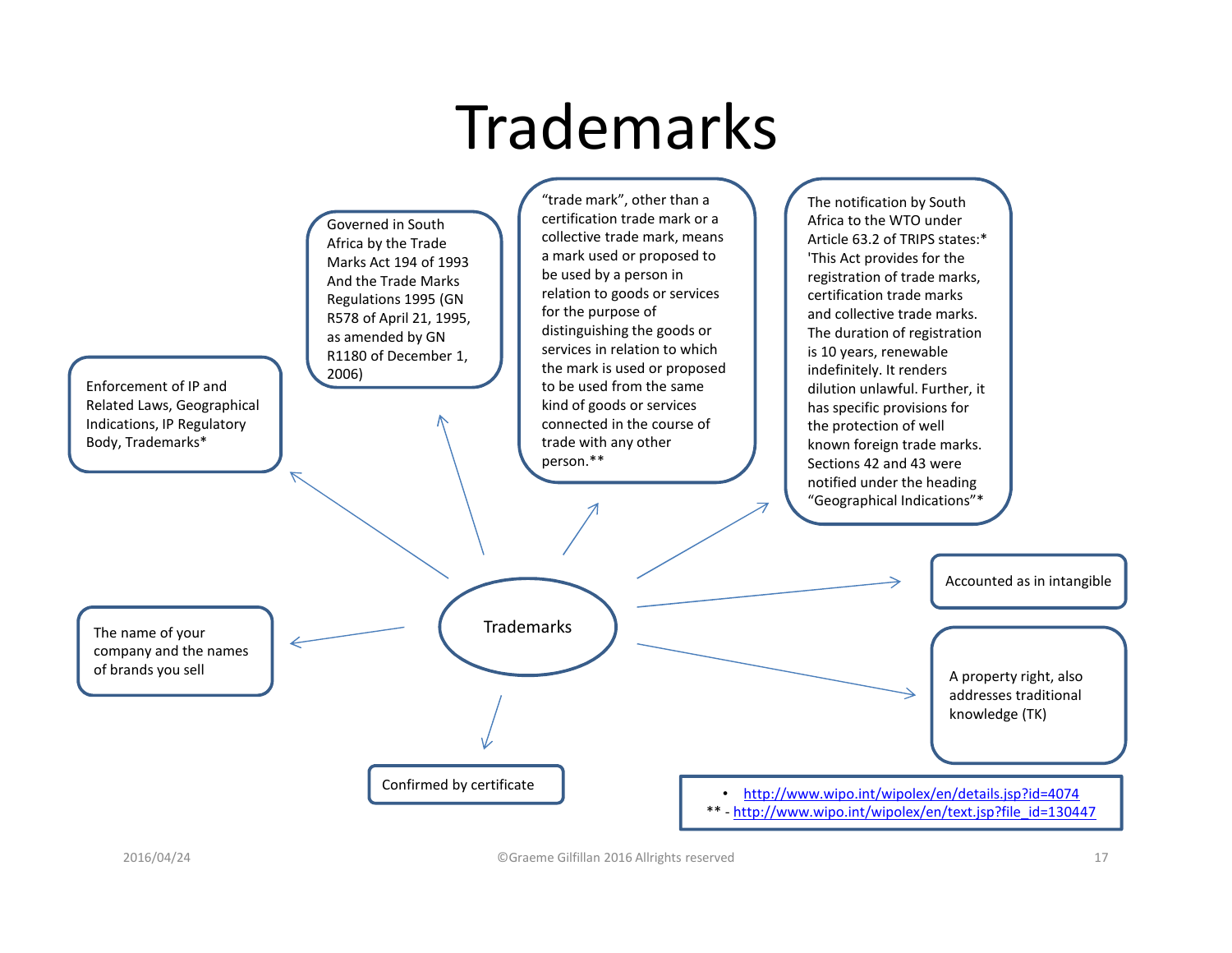#### Trademarks - examples

- •(Brand) Name
- •Logo
- Slogan •
- Shape •

https://www.google.co.za/search?q=pictures+of+CDs &espv=2&biw=1600&bih=795&tbm=isch&tbo=u&source=univ&sa=X&ved=0ahUKEwiq-scqqfMAhWLJsAKHQlbCZYQ7AkILg#tbm=isch&q=images+of+a+South+African+trademark





Trademarks courtesy of the sponsors of this workshop. Image courtesy of free image on the internet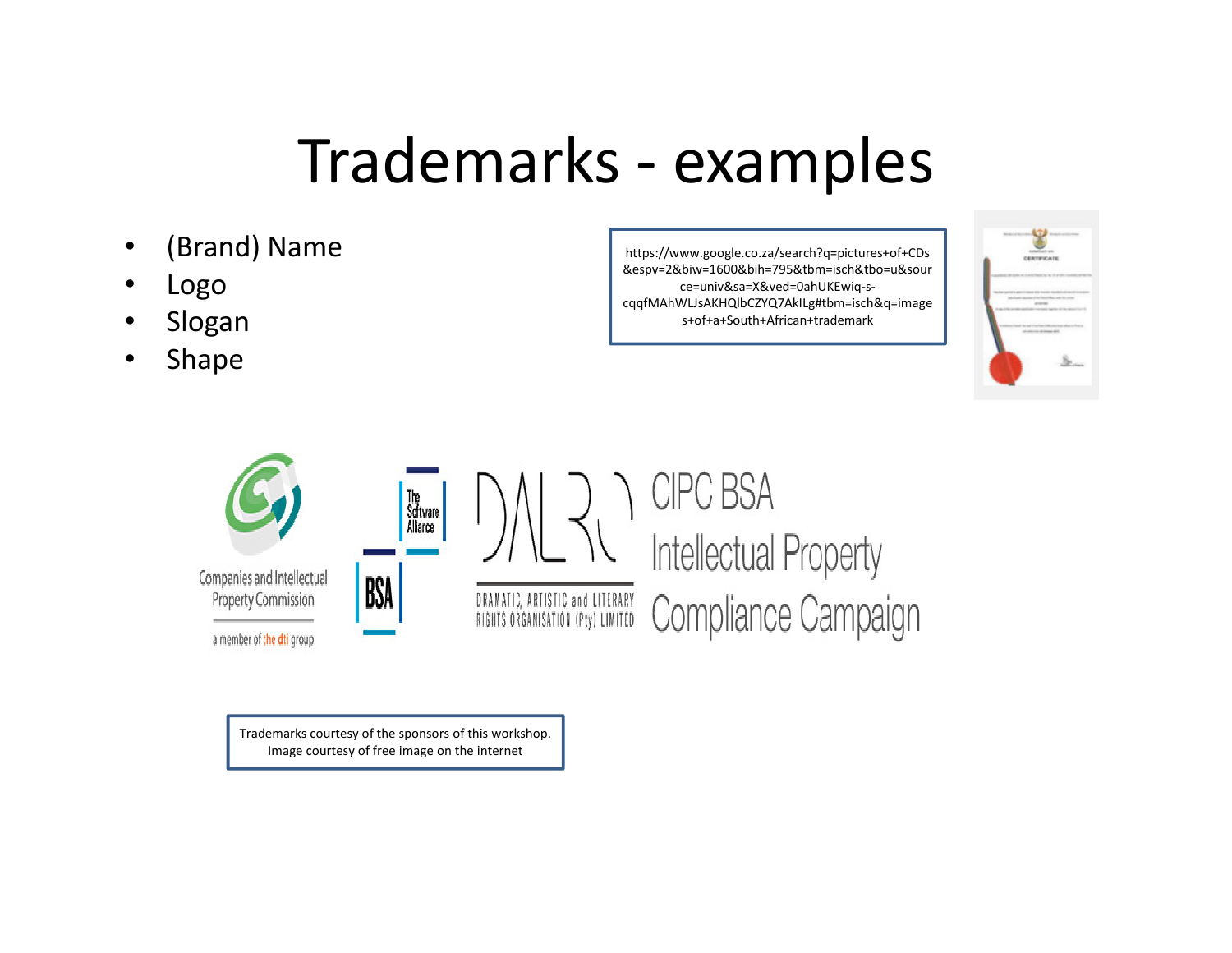#### **A design will not be registered in respect of:**

Any article not intended to be multiplied by an industrial process.

Design features of articles which are in the nature of spare parts for machinery, vehicles or equipment. There is unfortunately no definition in the Designs Act of what constitutes a "spare part", nor have our Courts had an opportunity to rule on the matter. One possible interpretation is that a spare part is a wear part, i.e. one that would be expected to require regular replacement during the lifetime of a machine or piece of equipment, such as a spark plug in the case of an engine. A stricter interpretation is that any replaceable part of a machine or piece of equipment would constitute a spare part, for example, the cylinder head of an engine. (It must be noted that this exclusion does not in any way alter the availability of valid aesthetic design protection for appropriate features of component parts so long as the aesthetic features are sufficiently present and claimed).Features necessitated solely by function (aesthetic designs only)Method or principle of construction (aesthetic designs only) \*\*\*

### **Designs**



2016/04/24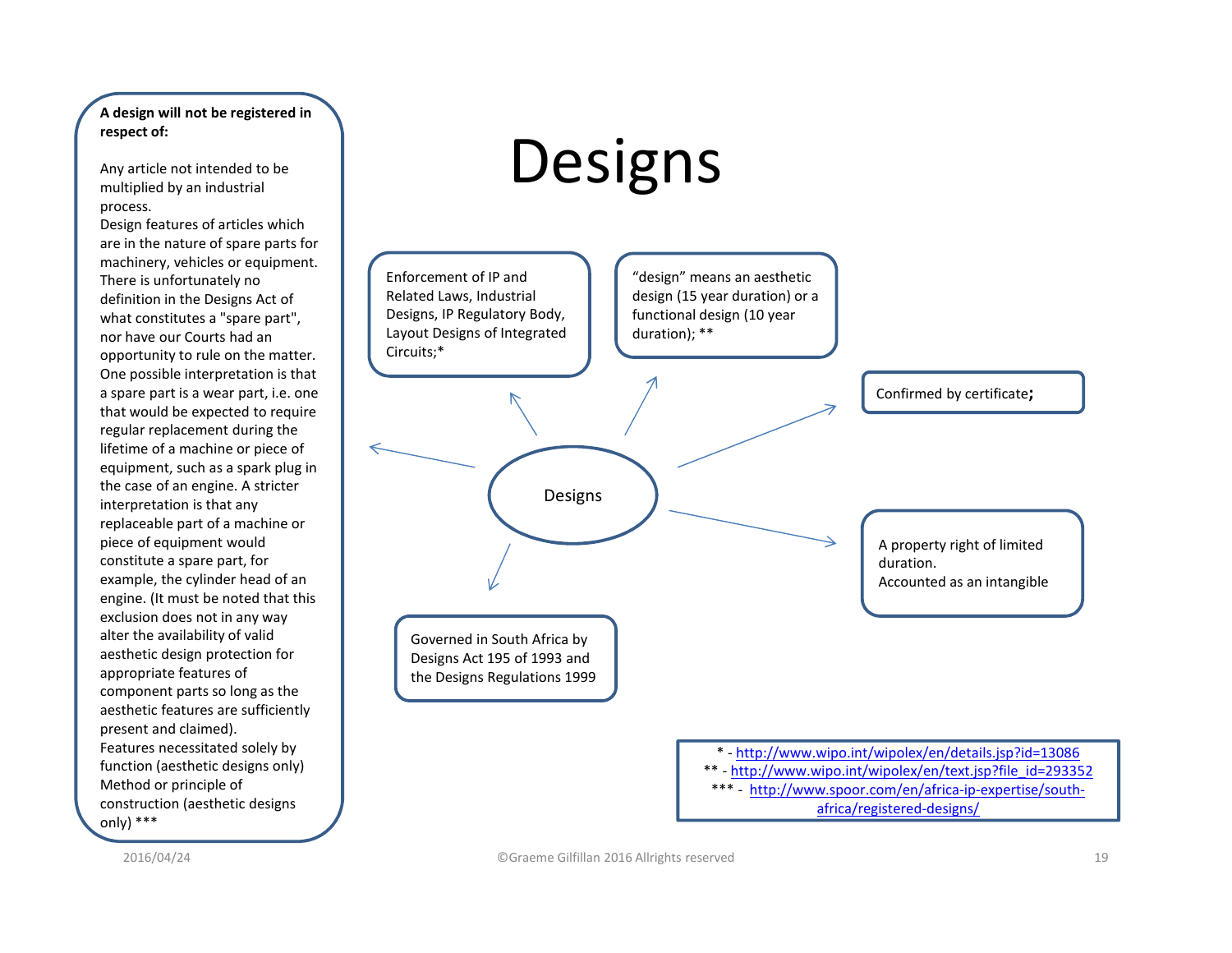#### Designs - more

- $\bullet$  A good guide as to more on designs can be found at http://www.design.sabs.co.za/design-education/designregistration
- To register a design it must have features which are either  $\bullet$
- $\bullet$  Aesthetic
	- means any design applied to any article, whether for the pattern or the shape or the configuration or the ornamentation thereof, or for any two or more of those purposes, and by whatever means it is applied, having features which appeal to and are judged solely by the eye, irrespective of the aesthetic quality thereof; or
- $\bullet$  Functional
	- means any design applied to any article, whether for the pattern or the shape or the configuration thereof, or for any two or more of those purposes, and by whatever means it is applied, having features which are necessitated by the function which the article to which the design is applied, is to perform, and includes an integrated circuit topography, a mask work and a series of mask works;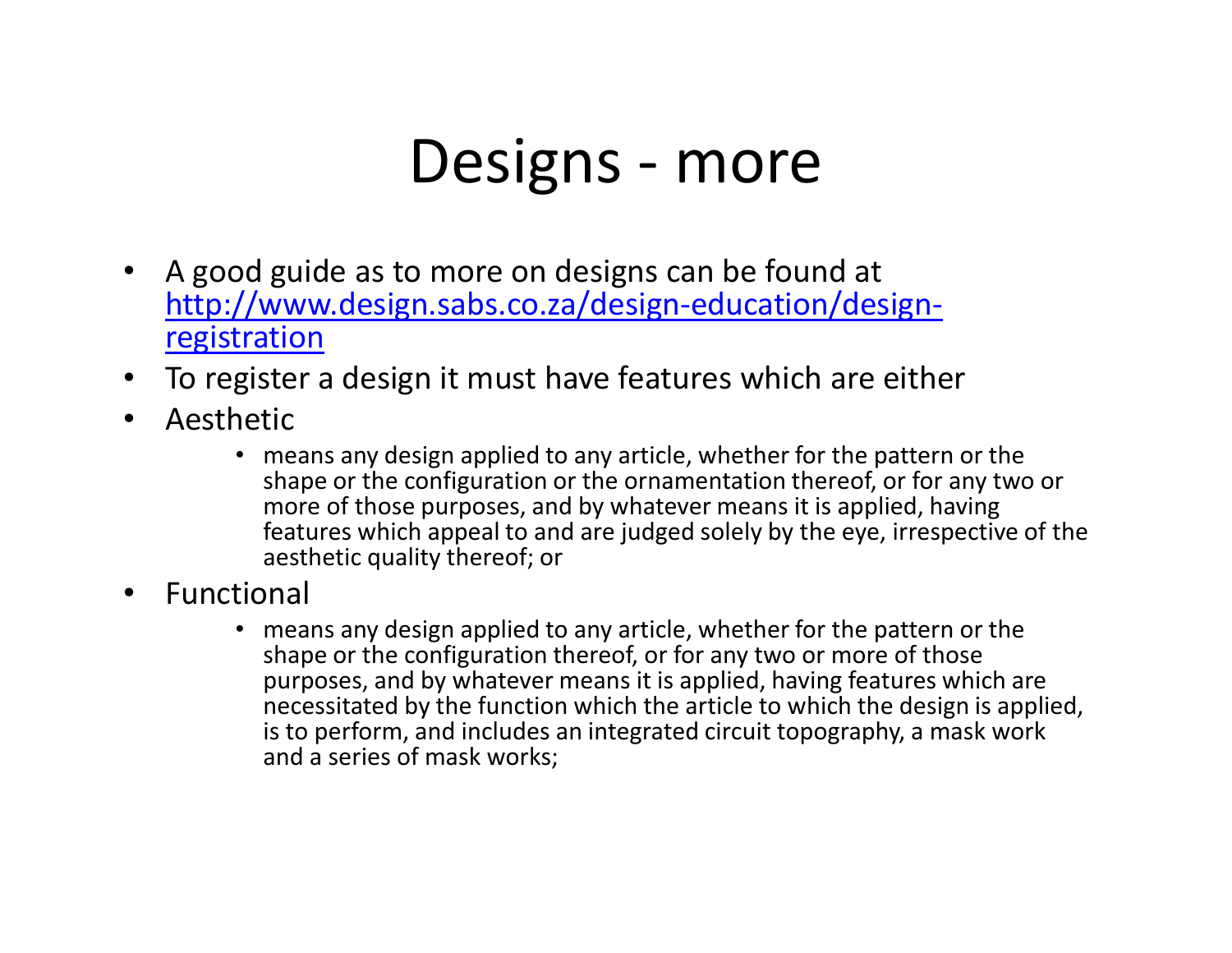#### Designs - example



http://www.ideanav.co.za/designs/





Images https://www.google.co.za/search?q=pictures+ of+CDs&espv=2&biw=1600&bih=795&tbm=is ch&tbo=u&source=univ&sa=X&ved=0ahUKEwiq-scqqfMAhWLJsAKHQlbCZYQ7AkILg#tbm=isch&

 q=images+of+a+registered+South+African+design

**Images**  https://www.google.co.za/search?q=pictures+ of+CDs&espv=2&biw=1600&bih=795&tbm=is ch&tbo=u&source=univ&sa=X&ved=0ahUKEwiq-scqqfMAhWLJsAKHQlbCZYQ7AkILg#tbm=isch& q=images+of+a+registered+South+African+design+certificate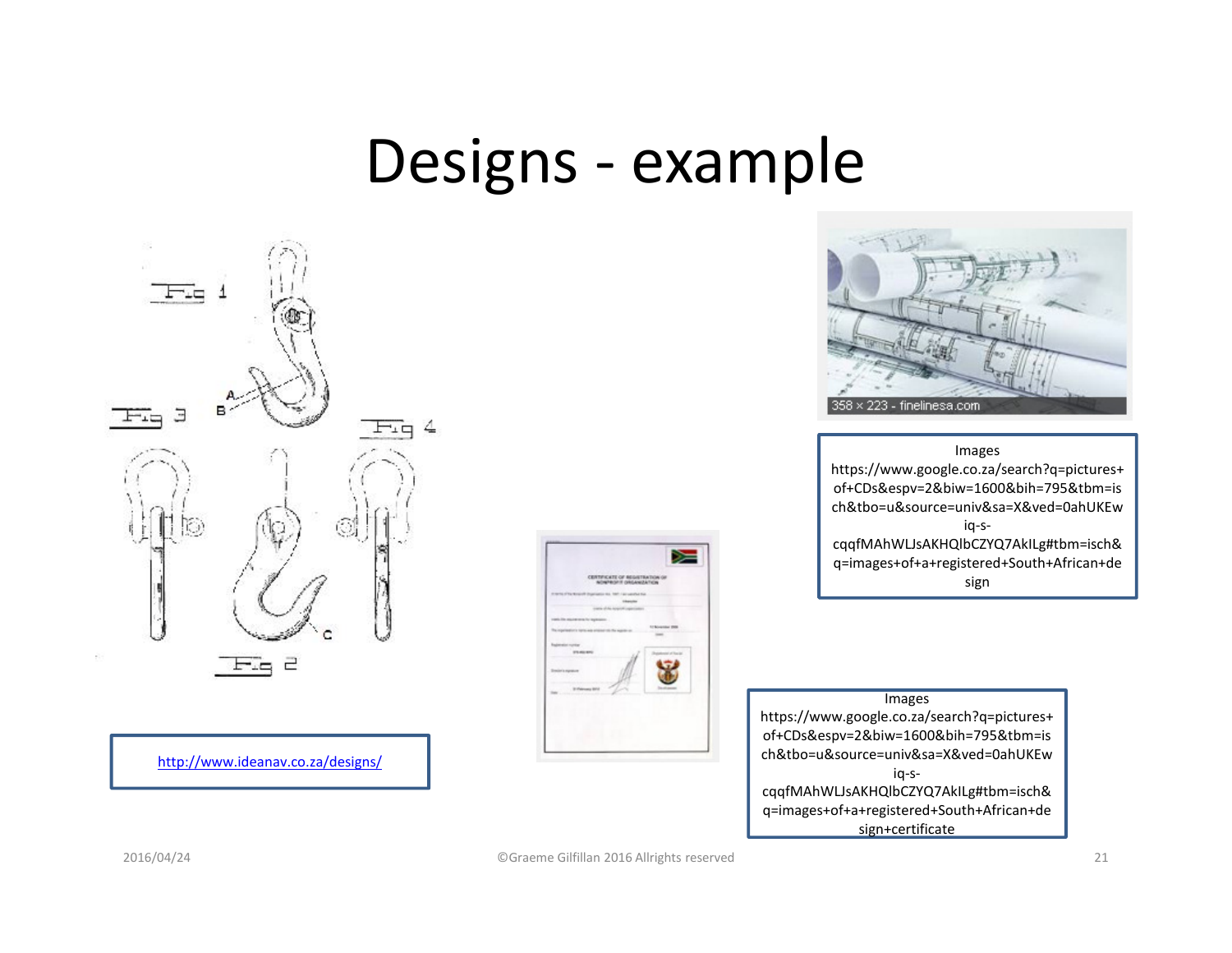## Copyrights



The notification by South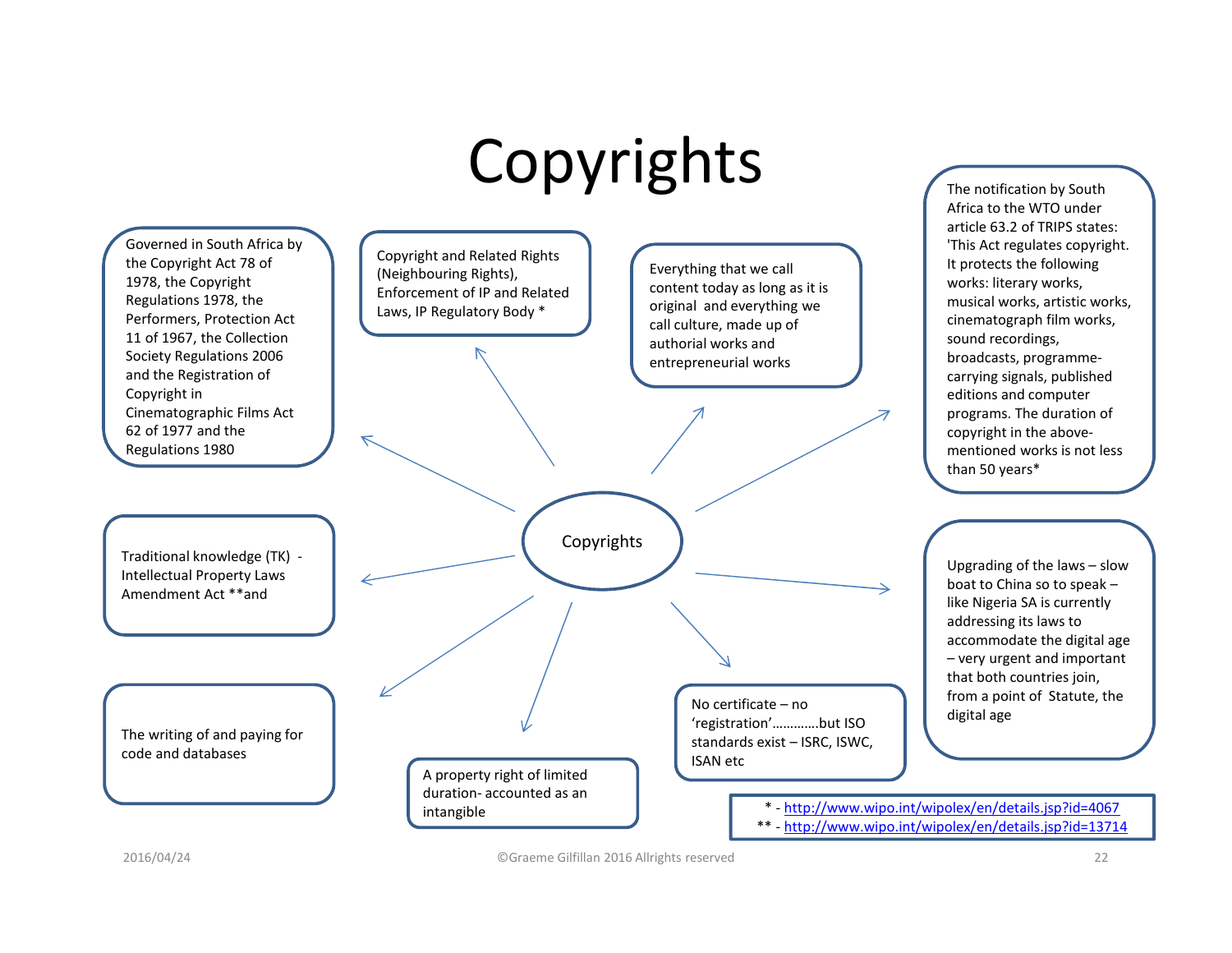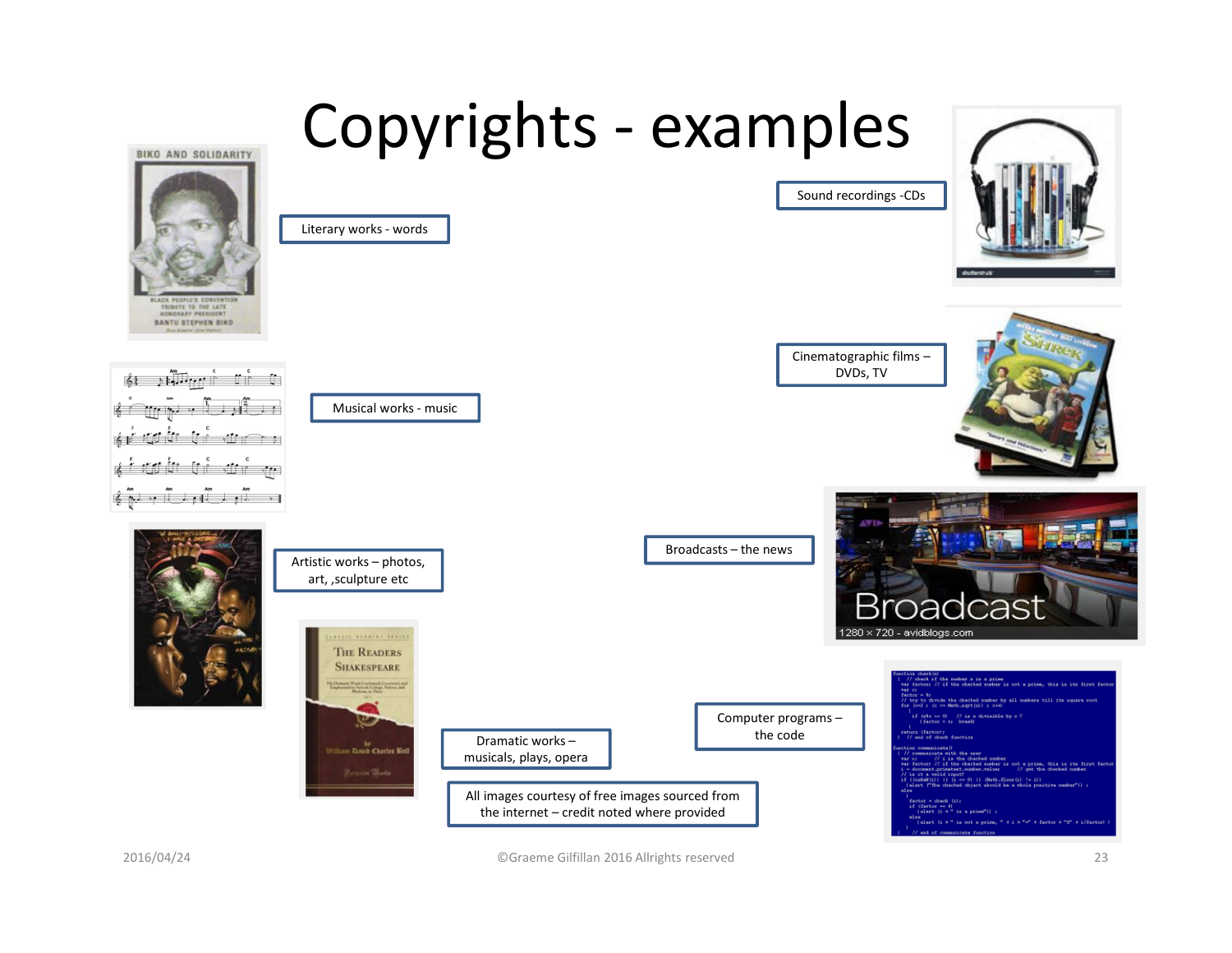#### Patents



"patent" means a certificate in the prescribed form to the effect that a patent for an invention has been granted in the Republic; \*\*\*

 $\overline{\nearrow}$ 

Indigenous Knowledge (IK) -Protection, Promotion, Development and Management of Indigenous Knowledge Systems Bill, 2014

A patent may, subject to the provisions of this section, be granted for any new invention which involves an inventive step and which is capable of being used or applied in trade or industry or agriculture

Enforcement of IP and Related Laws, IP Regulatory Body, Patents (Inventions), Plant Variety Protection\* , Genetic Resources, Traditional Knowledge (TK)\*\*. The duration of a patent shall, unless otherwise provided in this Act be 20 years from the date of application therefor, subject to payment of the prescribed renewal fees by the patentee concerned or an agent;

Anything which consists of a discovery, a scientific theory, a mathematical method, a literary, dramatic, musical or artistic work or any other aesthetic creation, a scheme, rule or method for performing a mental act, playing a game or doing business, a program for a computer or the presentation of information, **shall not be an invention for the purposes of this Act; \*\*\***

A property right of limited duration.Accounted as an intangible

Patents

\* - http://www.wipo.int/wipolex/en/details.jsp?id=6256

- \*\* http://www.wipo.int/wipolex/en/details.jsp?id=5765
- \*\*\* http://www.wipo.int/wipolex/en/text.jsp?file\_id=181330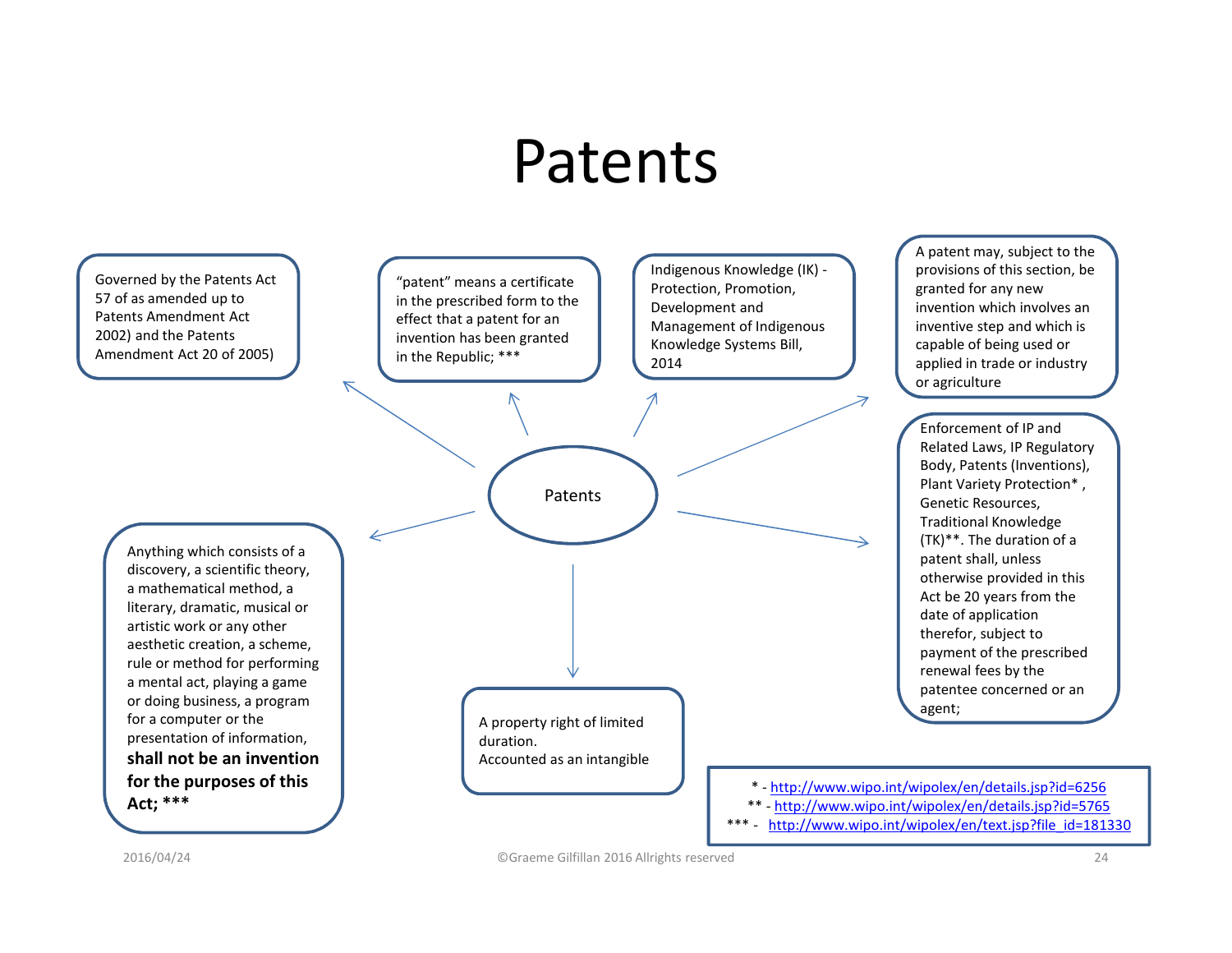#### Patents

| <b>ENTERTIS AUT. GETS</b><br>CERTIFICATE                                                                                                         |
|--------------------------------------------------------------------------------------------------------------------------------------------------|
| with senior 46.11 of the Papers Act, Its. 37 or 1978, clarificate senting 5.<br><b>Sarger Mindsorrow: Gentides, Elector Adesaurings</b>          |
| granted is patient in heighted of an investigat described and climinal in consumer                                                               |
| alor depose at the france offer wide the outlet                                                                                                  |
| parenza-                                                                                                                                         |
| led. The seat of the Paper Cillus has need afficed at Presing advantage<br><b>Harristan</b><br><b>Etat Assoc </b><br><b>CARL SHOT</b><br>ا الرود |
|                                                                                                                                                  |





All images https://www.google.co.za/search?q=pictures+of+CD s&espv=2&biw=1600&bih=795&tbm=isch&tbo=u&source=univ&sa=X&ved=0ahUKEwiq-scqqfMAhWLJsAKHQlbCZYQ7AkILg#tbm=isch&q=images+of+a+patent&imgrc=\_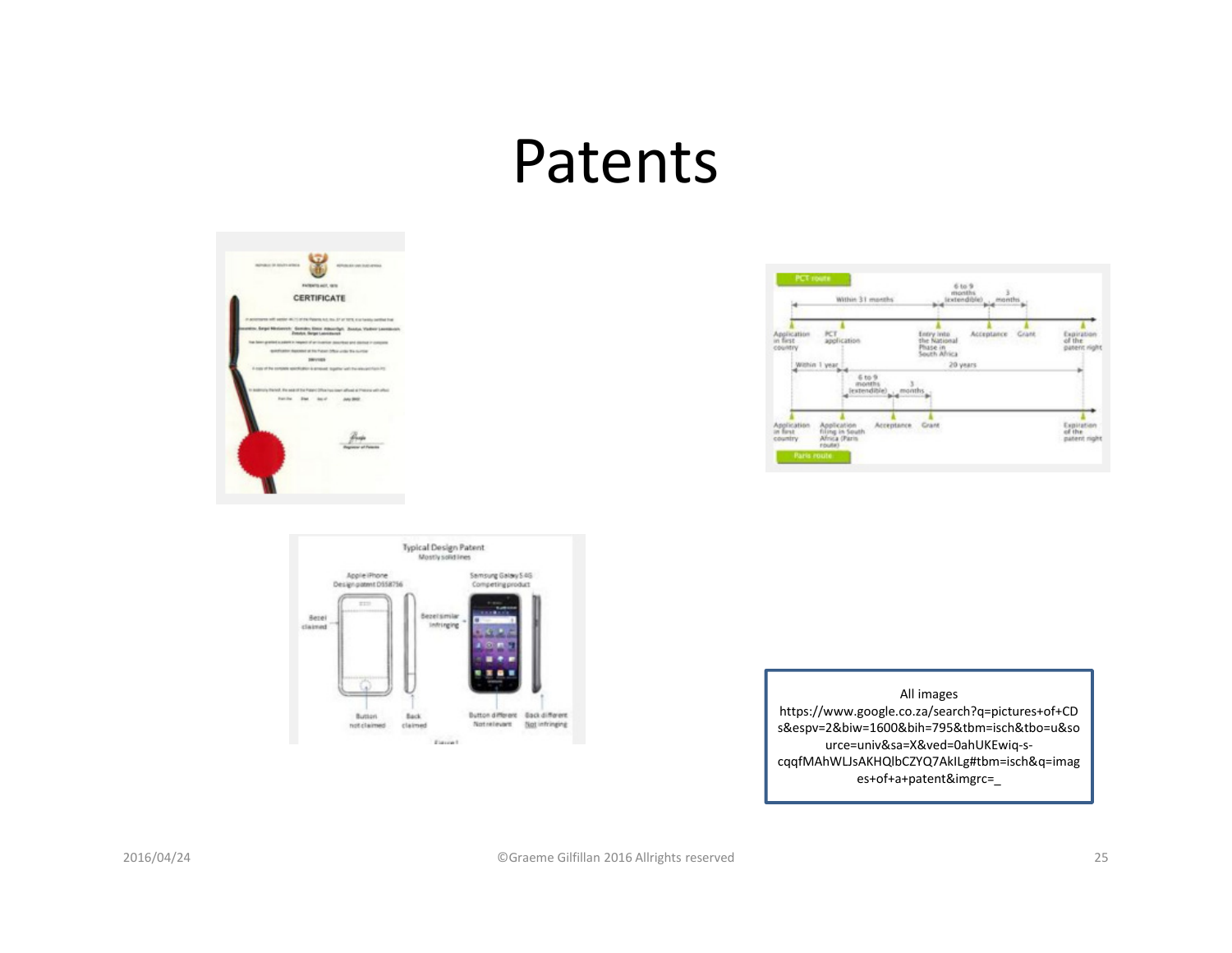#### Geographical Indicators

As a member of TRIPS, South Africa must accordingly protect the use of GIs under law. No GI-specific statutory protection exists in South Africa; rather,such protection is found in a variety of statutes, each of which deals with related legal matter. In addition, the common law can be used to address conduct that wouldconstitute unlawful competition . A distinction must be drawn between protection that involves the conferring ofrights and protection that forbids certain forms of conduct\*\*\*

> A property right, accounted as an intangible and renewable indefinitely

> > Sections 42 and 43 of the Trade Marks Act 194 of 1993 provides for the protection of registered certification trade marks and collective trade marks respectively. Geographical indications may be registered in the form of collective trade marks or in the form of certification trade marks and thus be protected in South Africa. This Act is in the process of amendment in order to ensure compliance with provisions of the TRIPS Agreement and Article 6ter of the Paris Convention\*



#### 43. Collective trade marks

 (1) A mark capable of distinguishing, in the course of trade, goods or services of persons who are members of any association from goods or services of persons who are not members thereof, shall, on application in the manner prescribed and subject to the provisions of this section, be registrable as a collective trademark in respect of such first-mentioned goods or services in the name of such association as the proprietor thereof.

(2) Geographical names or other indications of geographical origin may be registered as collectivetrade marks.

(3) Subject to the provisions of this section, the provisions of this Act shall, except in so far as is otherwise provided, and in so far as they can be applied, apply to a collective trade mark.\*\*

 42. Certification trade marks (1) A mark capable of distinguishing, in the course of trade, goods or services certified by any person in respect of kind, quality, quantity, intended purpose, value, geographical origin or other characteristics of the goods or services, or the mode or time of production of the goods or of rendering of the services, as the case may be, from goods or services not so certified, shall, on application in the prescribed manner, be registrable as a certification trade mark in respect of such first-mentioned goods or services, in the name, as proprietor thereof, of that person: Provided that a mark may not be so registered in the name of a person who carries on a trade in the goods or services in respect of which registration is sought.

(2) Subject to the provisions of this section, the provisions of this Act shall, except in so far as is otherwise provided, and in so far as they can be applied, apply to a certification trade mark \*\*

\* - http://www.wipo.int/wipolex/en/details.jsp?id=4074

\*\* - http://www.wipo.int/wipolex/en/text.jsp?file\_id=130446

 \*\*\* - Van der Merwe, A - Volume 10 Number 1 2009/p. 186-195 The Estey Centre Journal of International Law and Trade Policy

2016/04/24

©Graeme Gilfillan 2016 Allrights reserved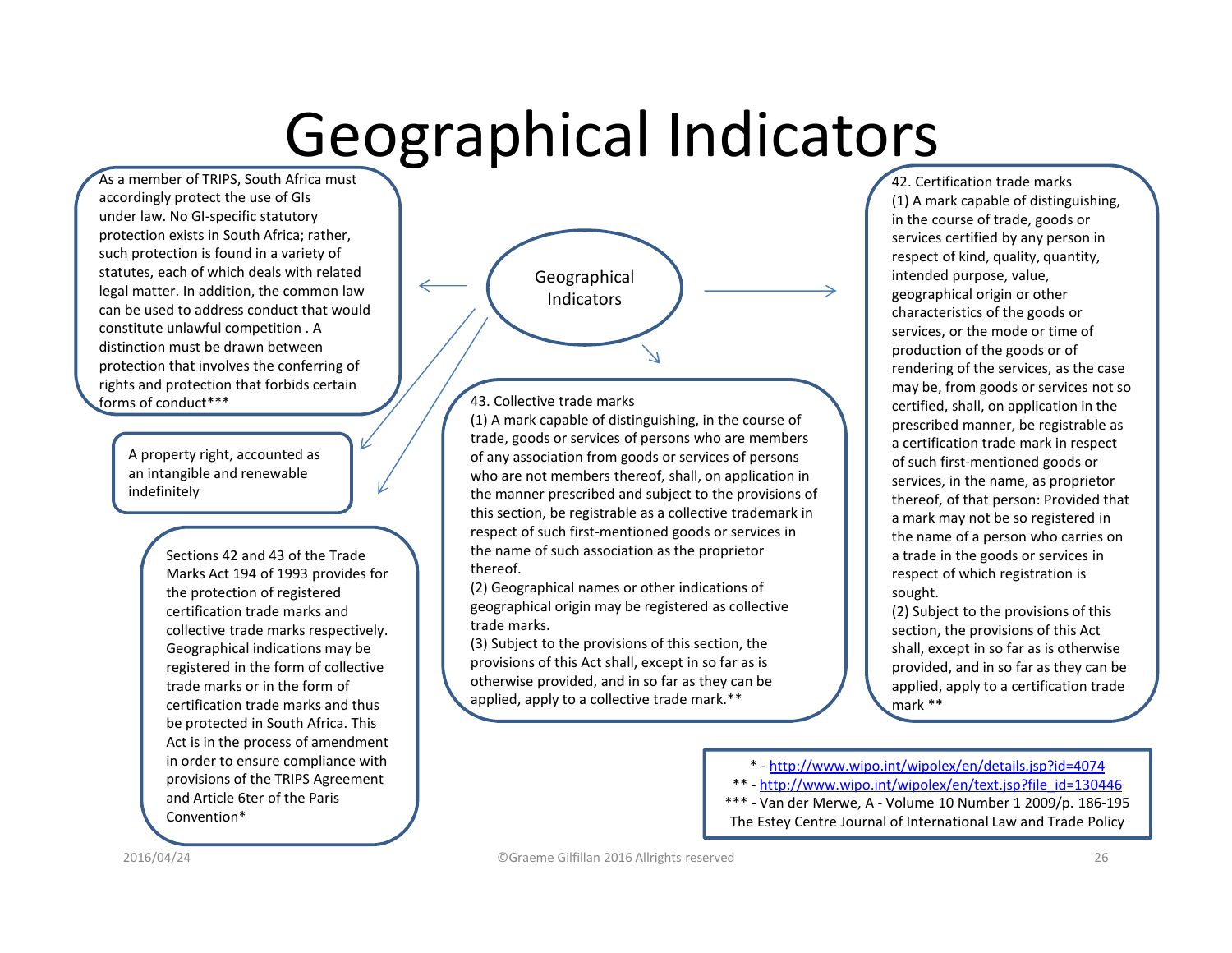### Geographical Indicators - examples

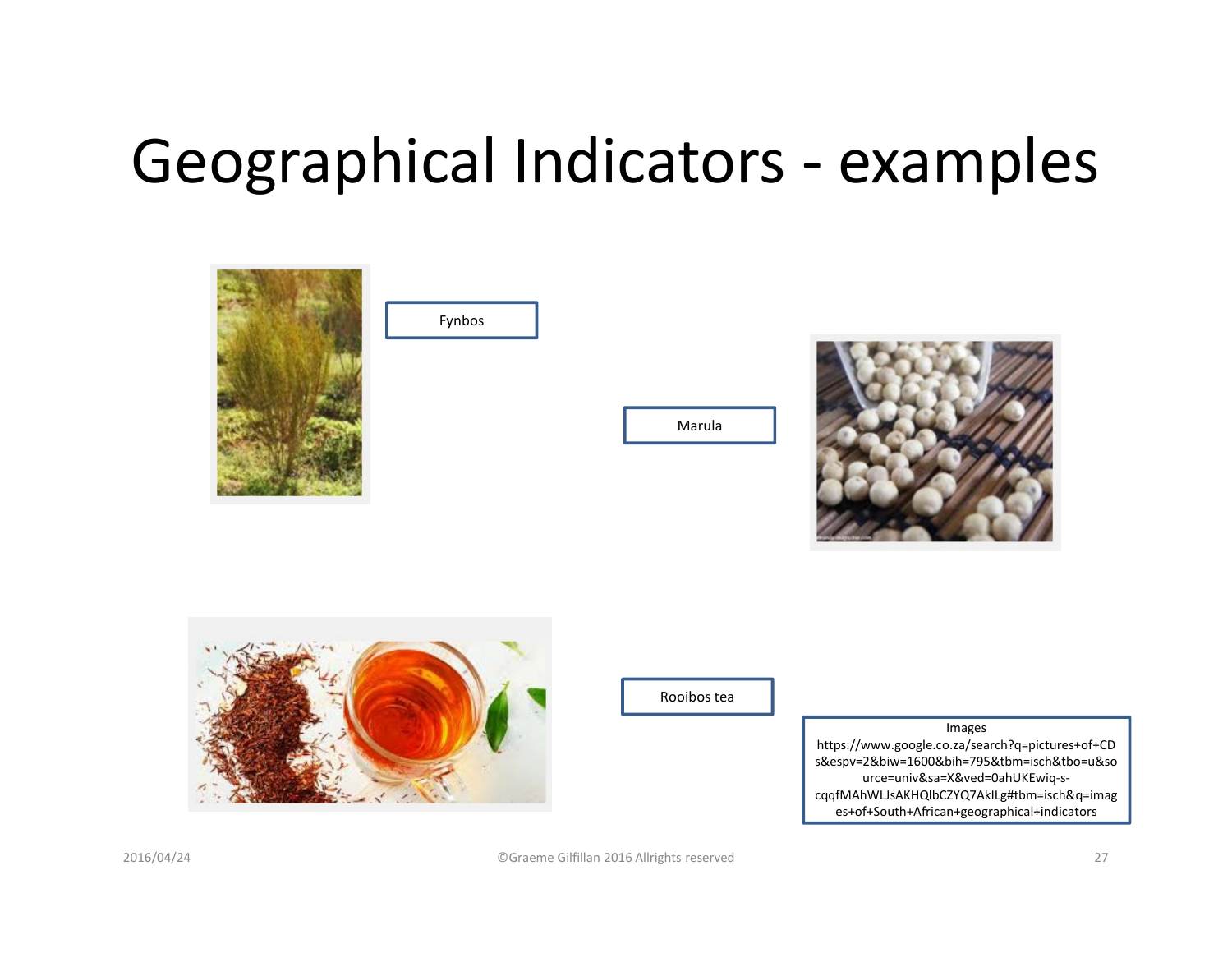#### Trade Secrets

For information to qualify as a trade secret, three requirements must be met: the information must relate to and be capable of application in trade or industry, it must be secret or confidential, and it must be of economic value to the proprietor \*

The misappropriation of trade secrets is prima facie wrongful under the laws of South Africa.\*\* The existence of a contractual\*\*\* or fiduciary obligation forms a legal basis for the protection of trade secrets and knowhow.\*\*\*\* Over the years South African courts have recognized various forms of information that can becategorized as "confidential," including the following:\*

• Customer list

 • Information received by an employee (or others bound by a fiduciary obligation) regarding business opportunities available to the employer

- Information provided to an employee in confidence during the course of his employment
- Information contained in stolen documents
- Publicly available information when gathered and compiled into a useful form through labor and skill and kept in limited confidence
- Information that relates to the proposal for the name, design, etc., of a new product if it is the result of skill and labor and is kept confidential
- Information on the specifications of a product or manufacturing process obtained through skill and labor and kept confidential
- Tender prices

\* https://www.loc.gov/law/help/tradesecrets/southafrica.php

 \*\* J. Neethling & B.R. Rutherford, Competition, in THE LAWS OF SOUTH AFRICA 195, 267 (L.T.C. Harms & J.A. Faris eds., 2d ed., pt. 2, 2003) \*\*\* Reddy v. Siemens Telecommunications 2007 (2) SA 486, 491, 499–501 (SCA)

\*\*\*\* Schultz v. Butt 1986 (3) SA 667, 678–84 (AD); see also Strike Productions (Pty) Ltd v. Bon View Trading 131 (Pty) Ltd and Others (2011), available on the Southern African Legal Information Institute (SAFLII) website, at http://www.saflii.org/za/cases/ZAGPJHC/2011/1.rtf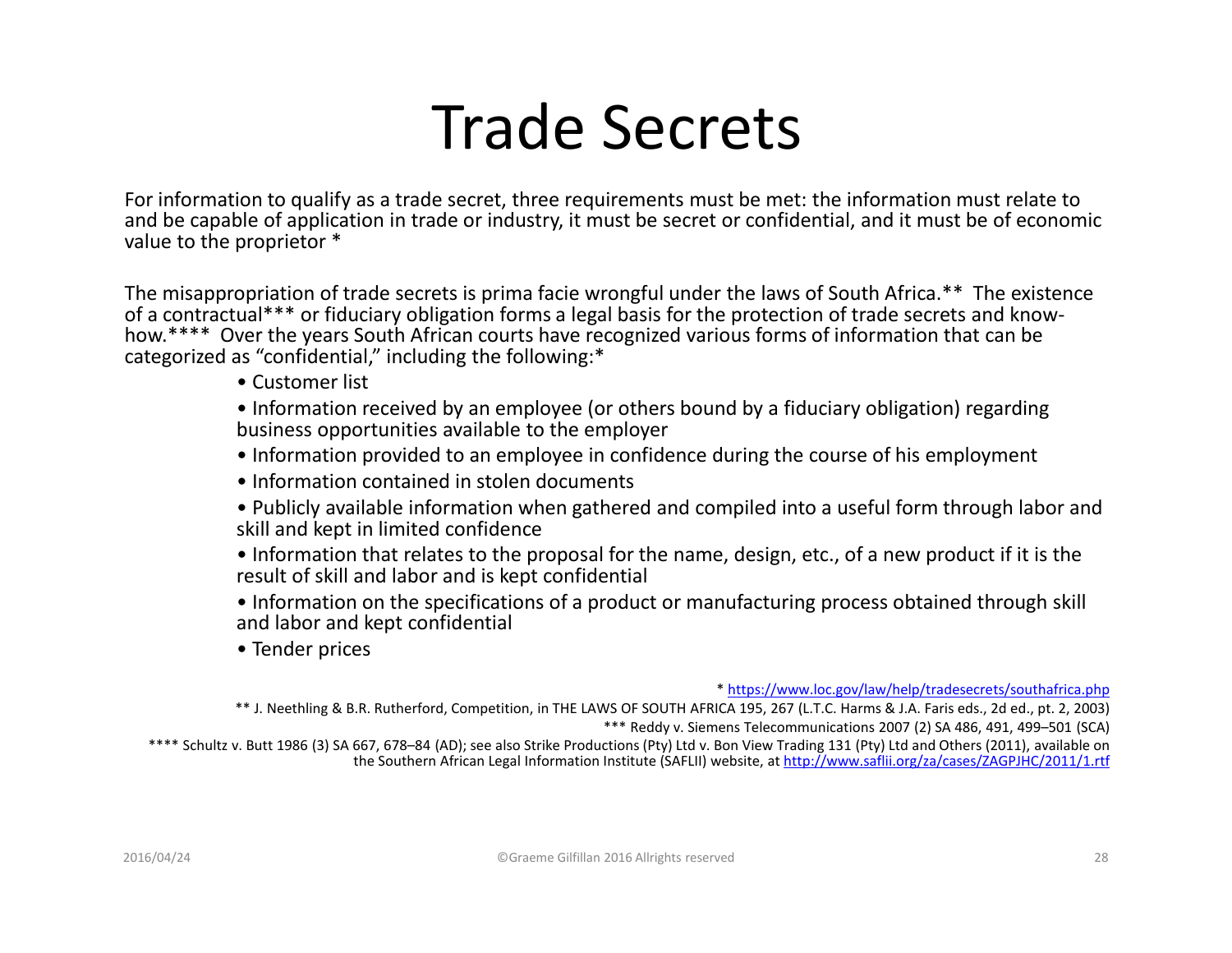#### Trade secrets -examples



2016/04/24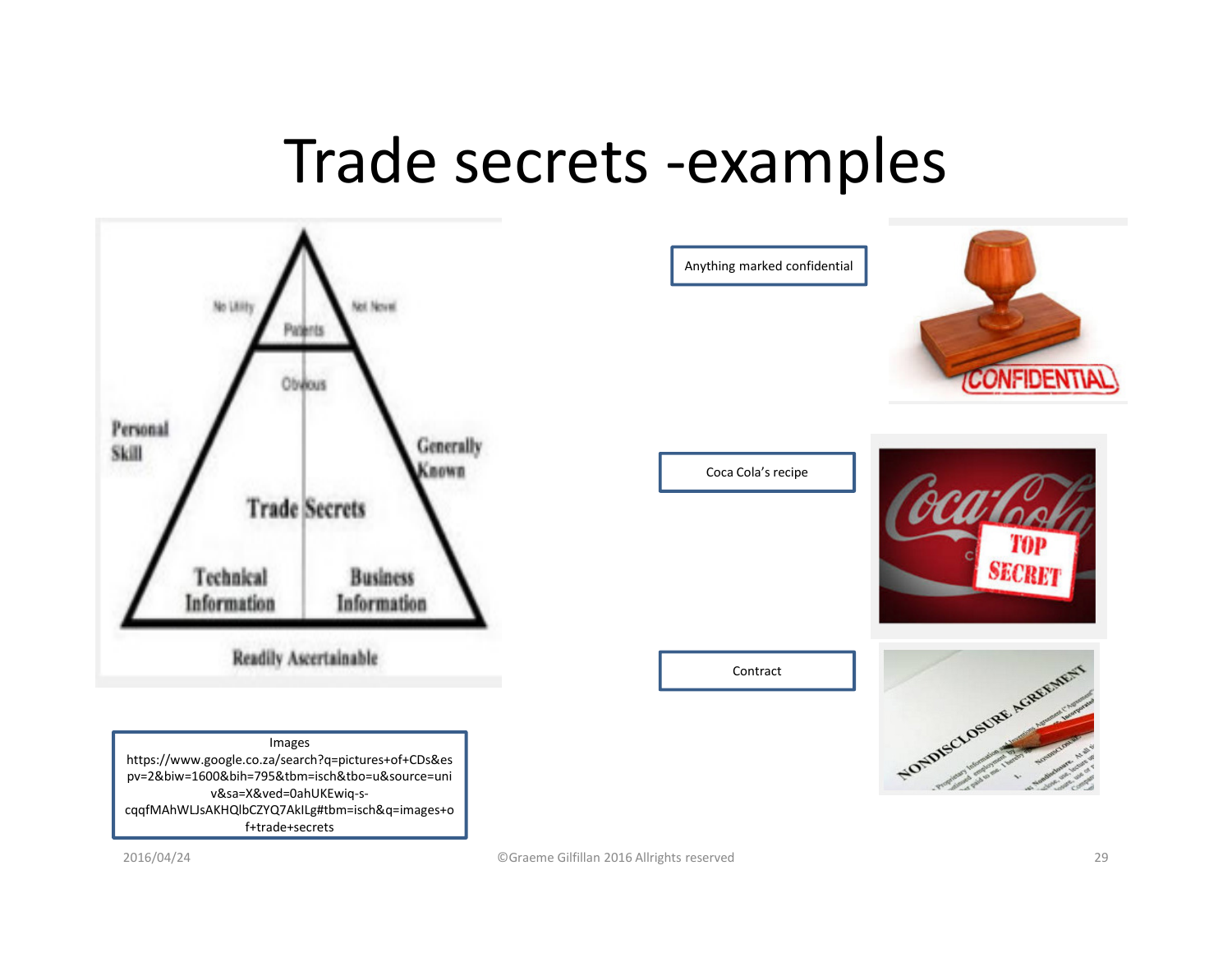#### The Value of IP

Before talking numbers, WIPO (World Intellectual Property Organization) advises the following:-

- $\bullet$  A crucial point about legal protection of intellectual property is that it turns intangible assets into exclusive property rights, albeit for a limited period of time. It enables your SME to claim ownershipover its intangible assets and exploit them to their maximum potential. In short, IP protection makes intangible assets a bit more tangible by turning them into valuable exclusive assets that can often be traded in the market place.
- $\bullet$  If the innovative ideas, creative designs and powerful brands of your SME are not legally protected by IP rights, then these may be freely and legally used by any other enterprise without limitation. However, when they are protected by IP rights, they acquire concrete value for your enterprise as they become property rights which cannot be commercialized or used without your authorization.
- $\bullet$  Increasingly, investors, stock market brokers and financial advisors are becoming aware of this reality and have begun to value IP assets highly. Enterprises worldwide are also more and more acknowledging the value of their IP assets, and, on occasions, have included them in their balance sheets. Many enterprises, including SMEs, have begun to undertake regular technology and IP audits. In a number of cases, enterprises have realized that their IP assets are in fact worth more than their physical assets. This is often the case for companies operating in knowledge-intensive and highly innovative sectors, or companies with a well-known brand name\*

\* - http://www.wipo.int/sme/en/ip\_business/ip\_asset/value\_ip\_assets.htm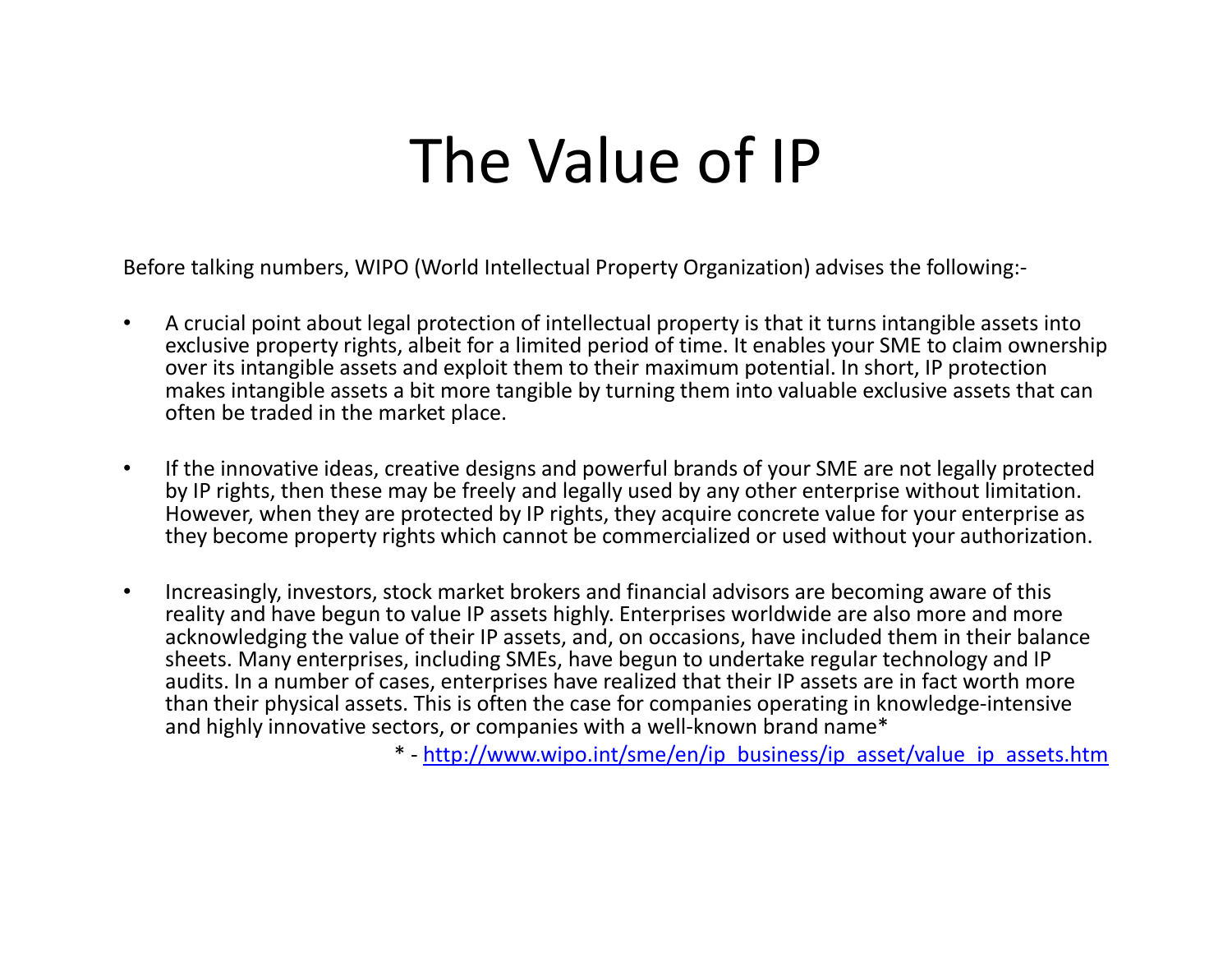#### IP Value……..to get an idea….think of the market value of:

• Uber US\$62.5 billion • Facebook US\$306 billion • Airbnb US\$25 billion • Alibaba US\$200 billion

These companies have one thing in common – their value is derived from IP – for all of them, its an app, trademarks, patents and millions of lines of code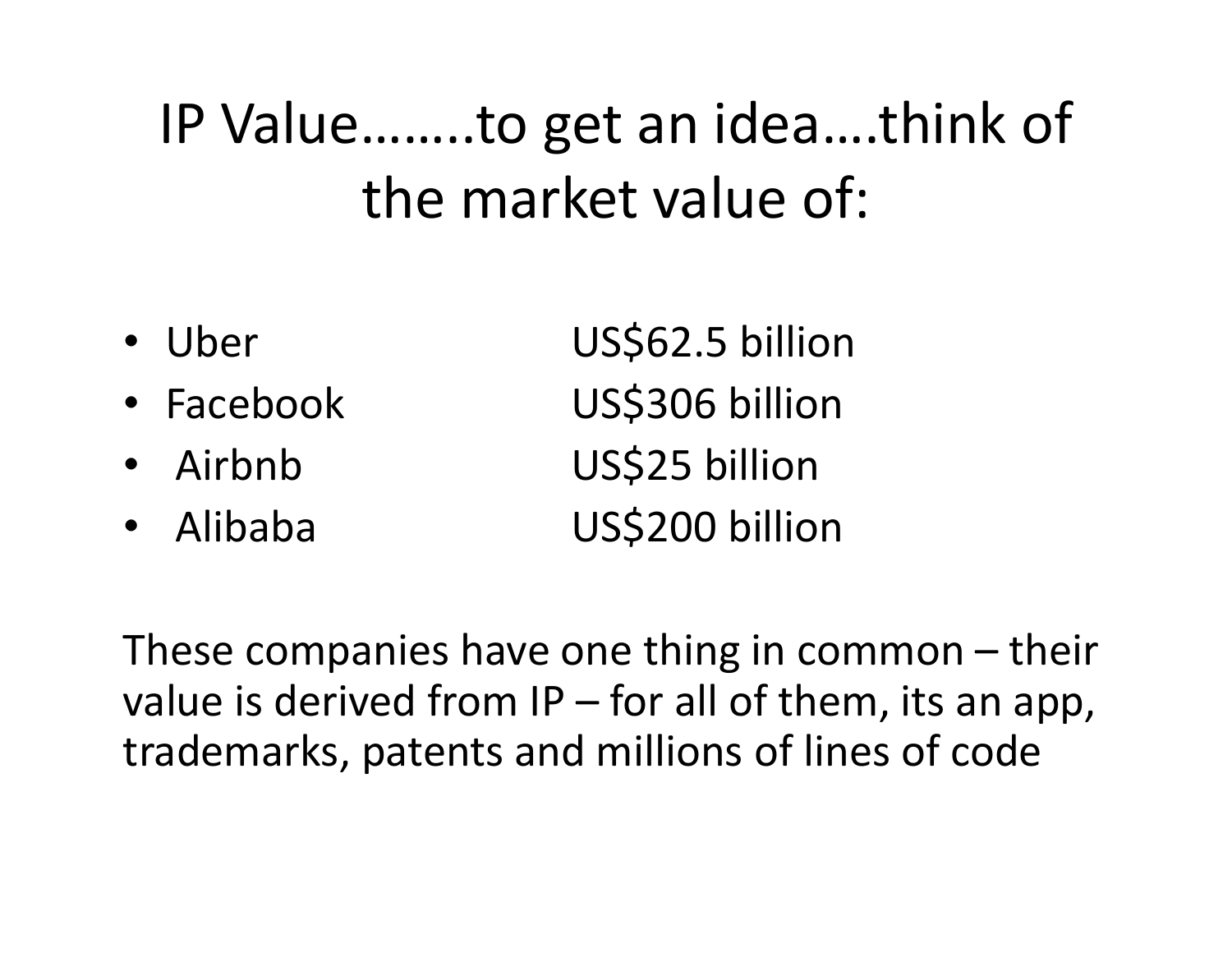So the question is…..value to who? An example - Comparative: South Africa Creative Service Royalty Imports v Exports showing the deficit growth in millions of US Dollars – 2000 to 2011

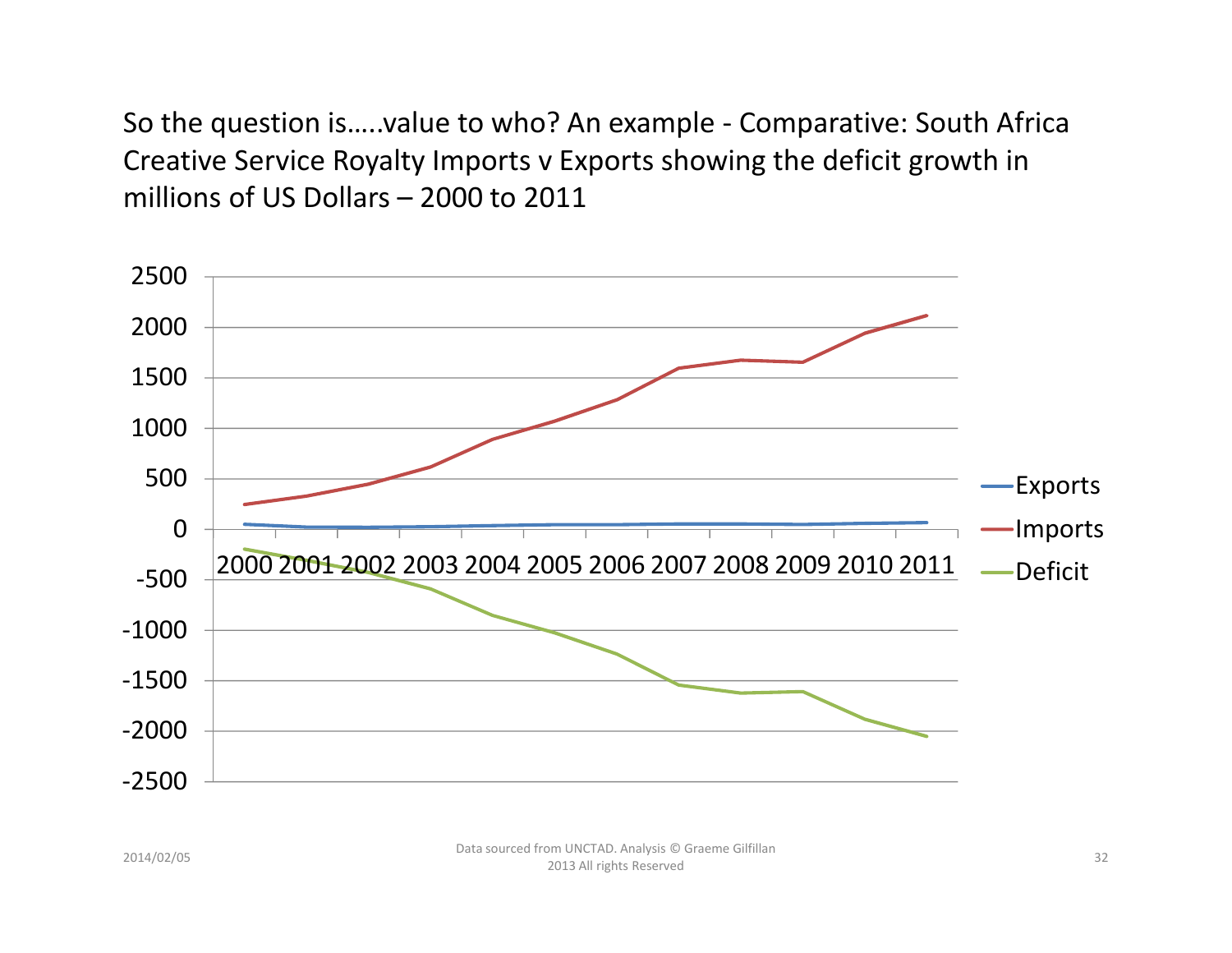It's a deficit to South Africa - Comparative: South Africa v Egypt v Kenya Creative Service Royalty Imports between 2000 and 2011 (in millions of US Dollars)

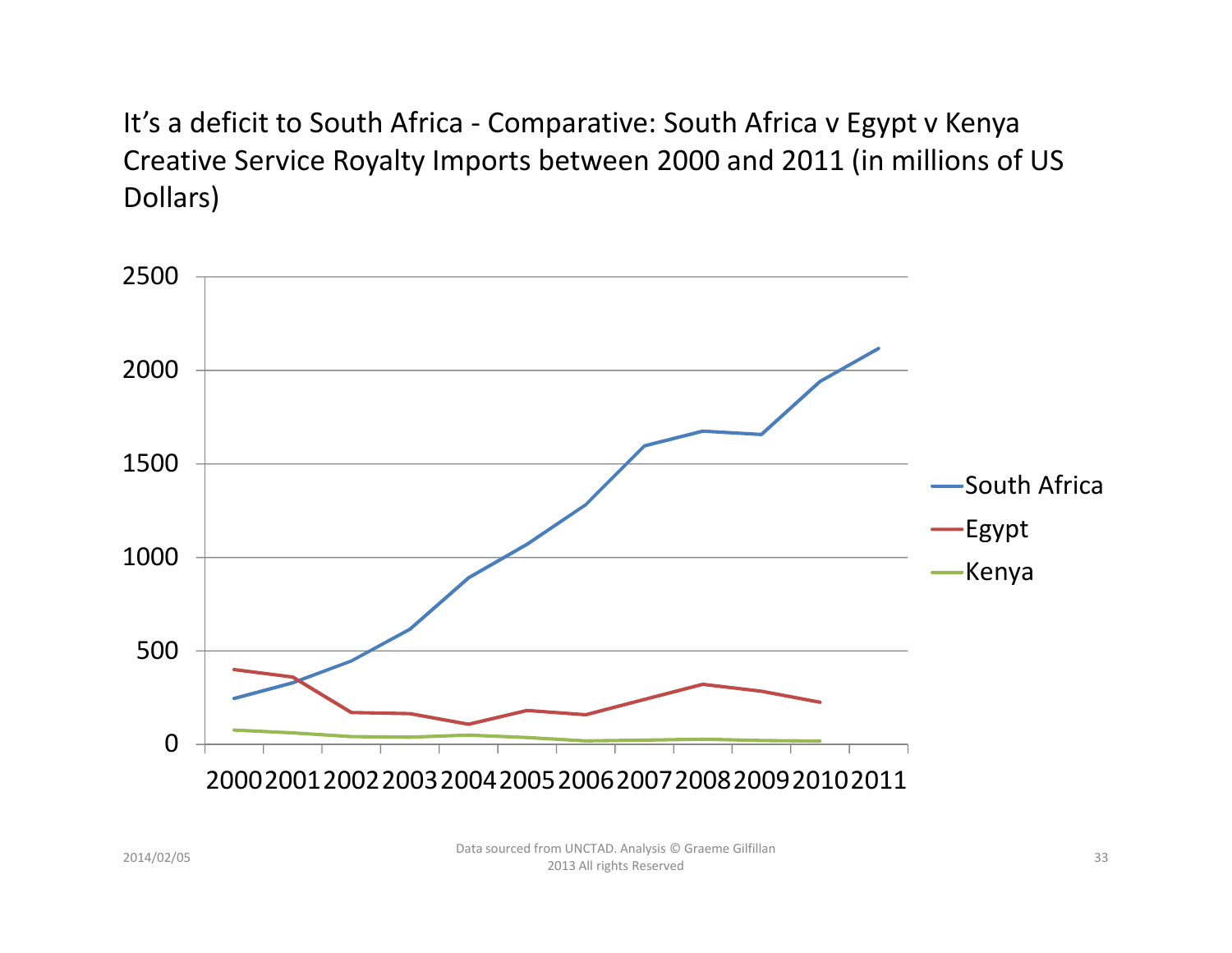## So….closer to home…..the Collective Benefit

 Addressing now the title of this presentation, the "Collective benefit" is understood as noted above\* to mean the benefit arising to the following:

- •People (employees……whether 1 or 200)
- •Profit (company…..no profit no growth no repair)
- •the planet (the world we live in)

We can add:

•the State (ID, passport, health, education, security etc).

In short, it means everyone gets a piece in an ok and fair manner and no-one is shorted or prejudiced unreasonably. All need each other.

\* http://lexicon.ft.com/Term?term=business-sustainability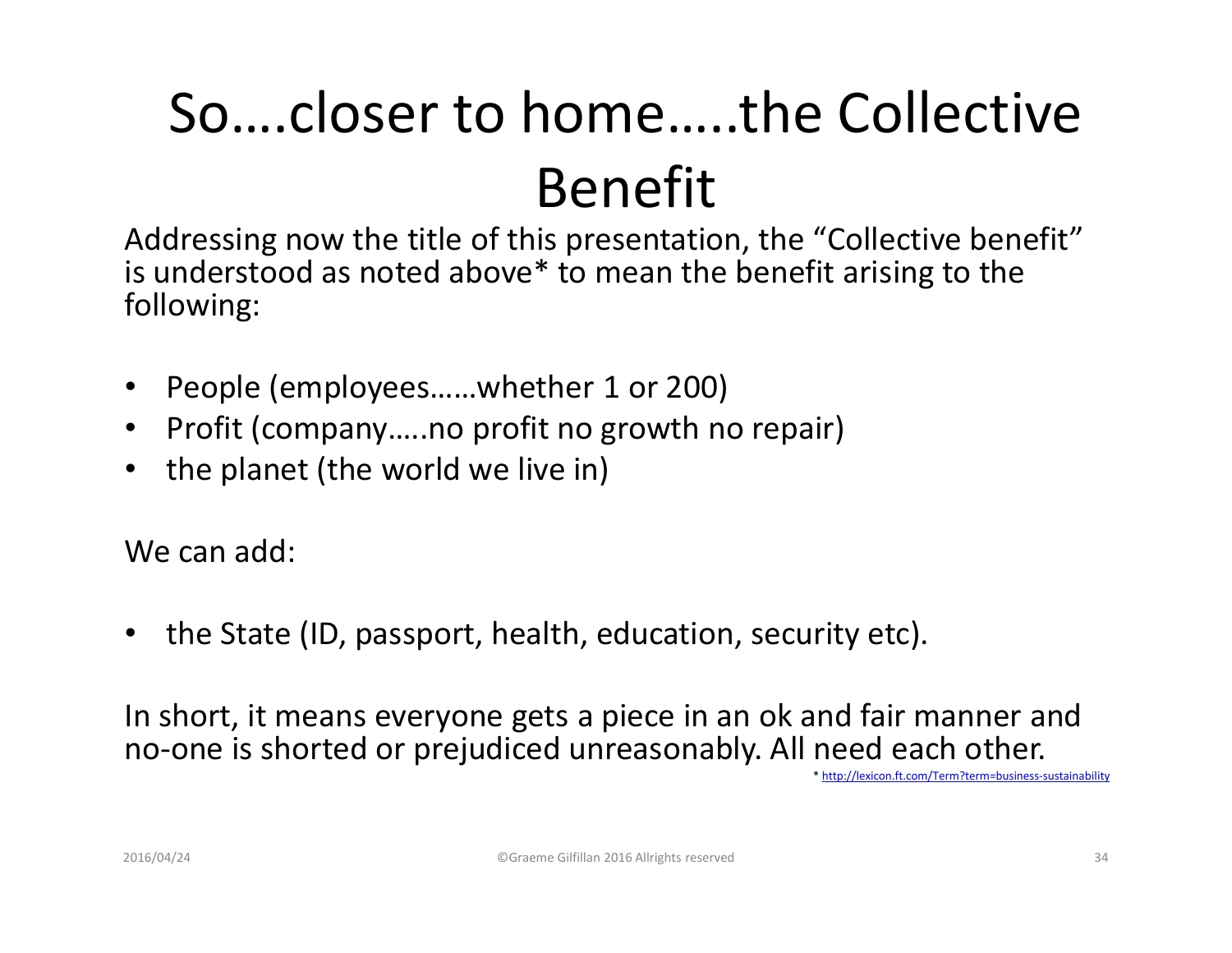## Unlocking the value

There are clear cut ways to unlock value, here are some:-

- $\bullet$ Create your own content wherever possible
- Own the content and use the IP system to reap some return and  $\bullet$ build IP asset value
- Cut costs by using much less of foreign IP
- Understand the value of your own data and that of your customers data is the new 'gold'
- Establish an IP Policy in the SMME
- **•** Knowledge of and compliance with your Corporate Governance  $\bullet$

The above will assist you to wise up to the value of your own IP and unlock it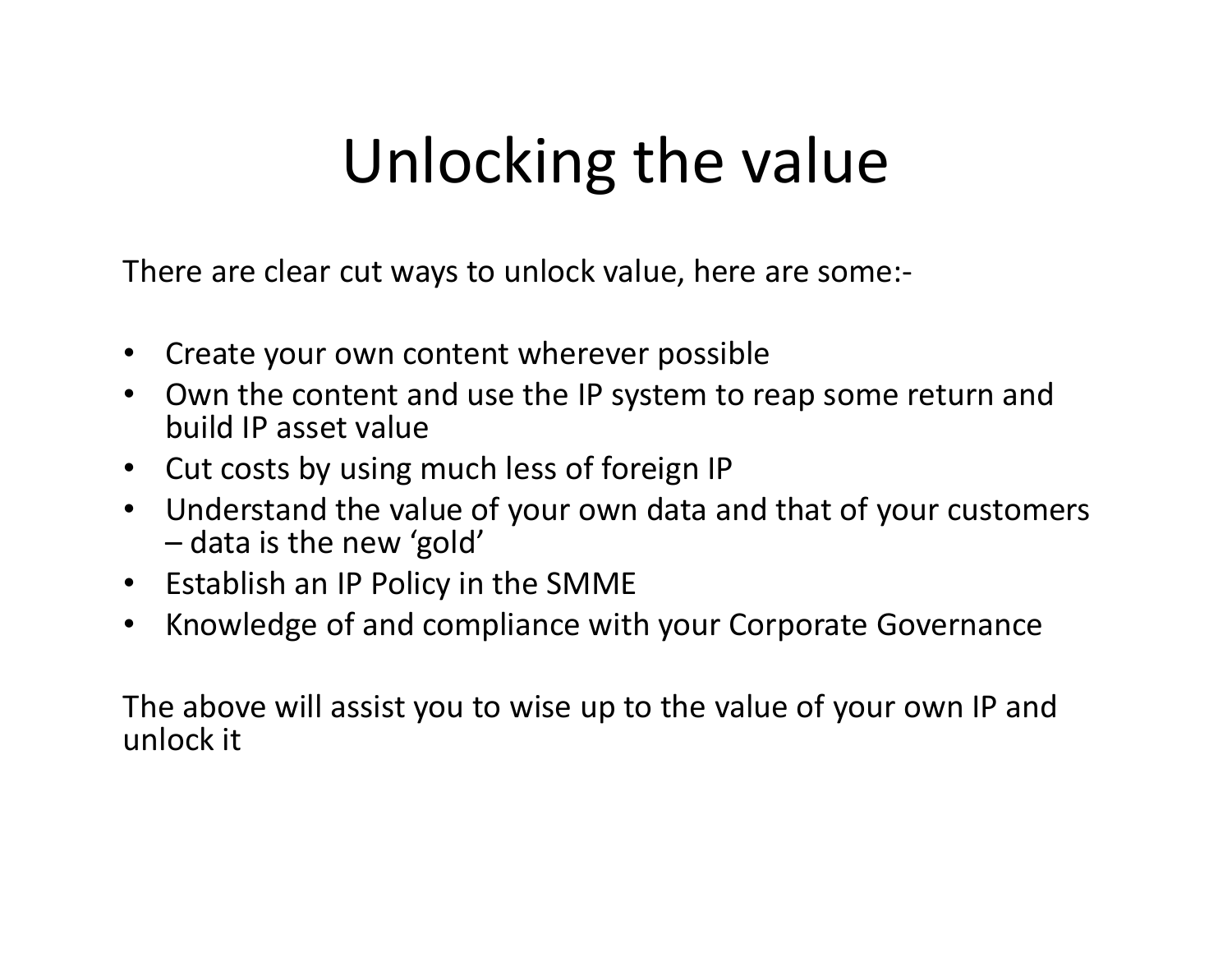#### What does compliance mean generally?

"Play by the rules"

"Business transparency and reporting consistency"

"Not breaking the law"

"Staying out of court and/or jail"

"Never using ignorance as an excuse"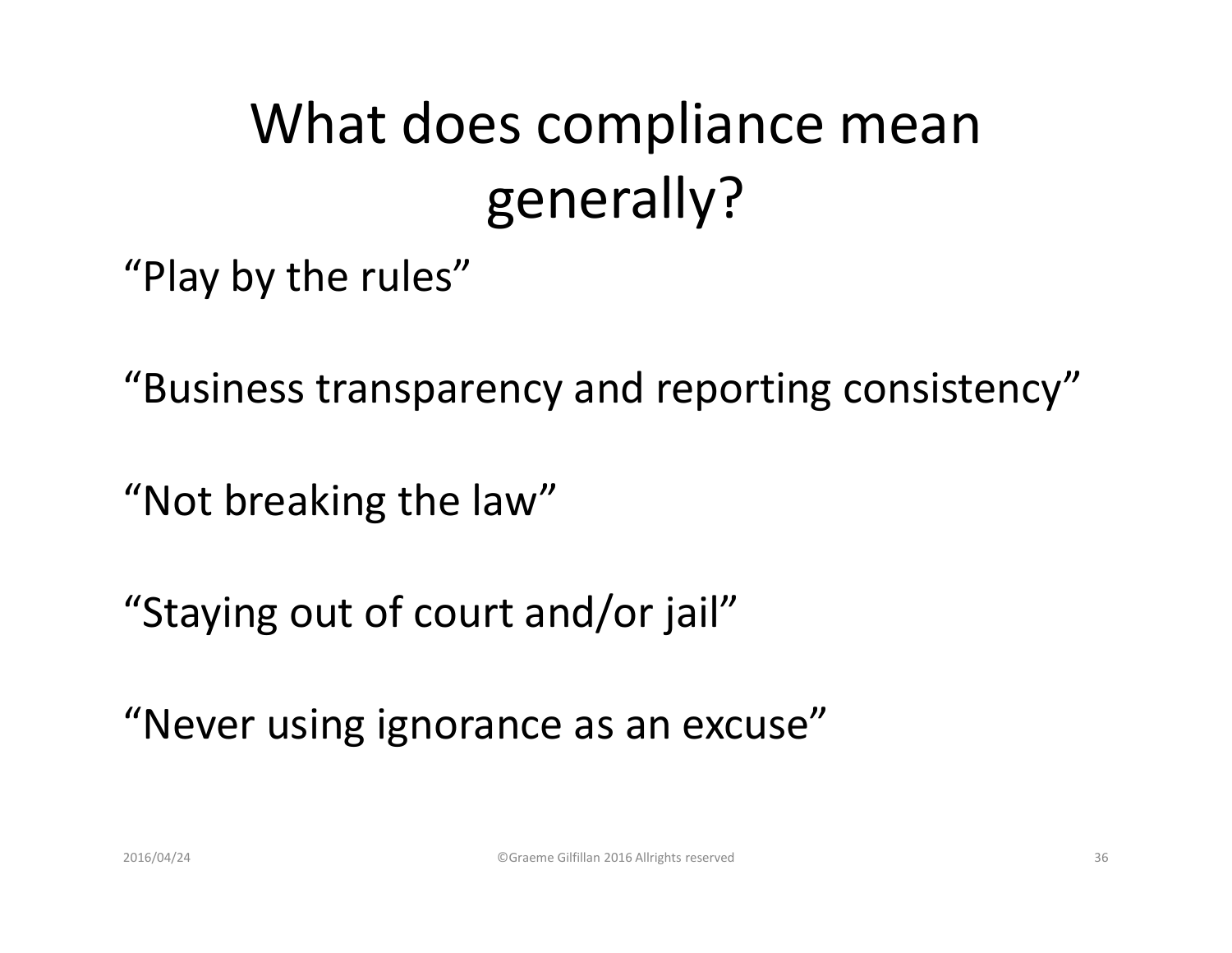### What does compliance mean specifically with respect to IP?

- • Understanding that IP is governed by law and make an effort to learn the rules
- $\bullet$ That you cannot use IP that does not belong to you without asking
- $\bullet$ That permissions need to be in writing from the owners
- $\bullet$ Be concerned about 'middlepersons'
- $\bullet$  Understanding that there is "free" IP as in either by deed (e.g. a creative commons license) or by expiry of the duration of the IP right
- • That you always have the right to create your own IP, with the same rules applying to your IP under law…..as in create your own content.
- • That there is a right way and a wrong way to do things and nothing in between
- $\bullet$ Don't steal, rip-off or commit any such act with the IP of others
- • If you have staff making sure they have requisite skills/knowledge interventions to understand the value and importance of IP
- •Not taking chances – there are always alternatives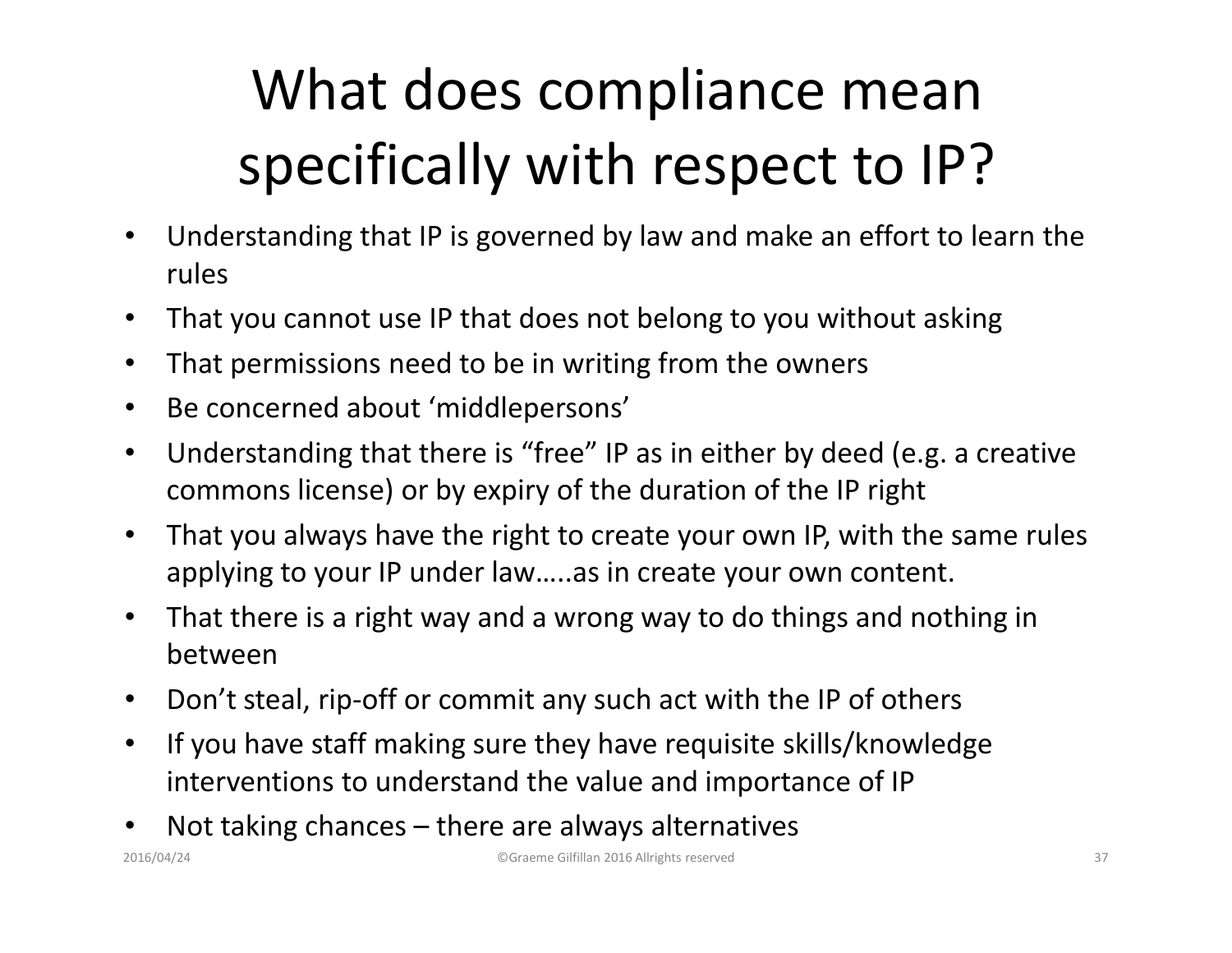#### Yup……..it can be hard…there's more

The regulatory environment SMME's must be compliant with in concerning IP is not the only such environment of compliance:

- Companies Act
- Competition Act
- Labour Relations Act/Basic Conditions of Employment Act
- The Income Tax Act, Valued Added Tax Act
- City ordinances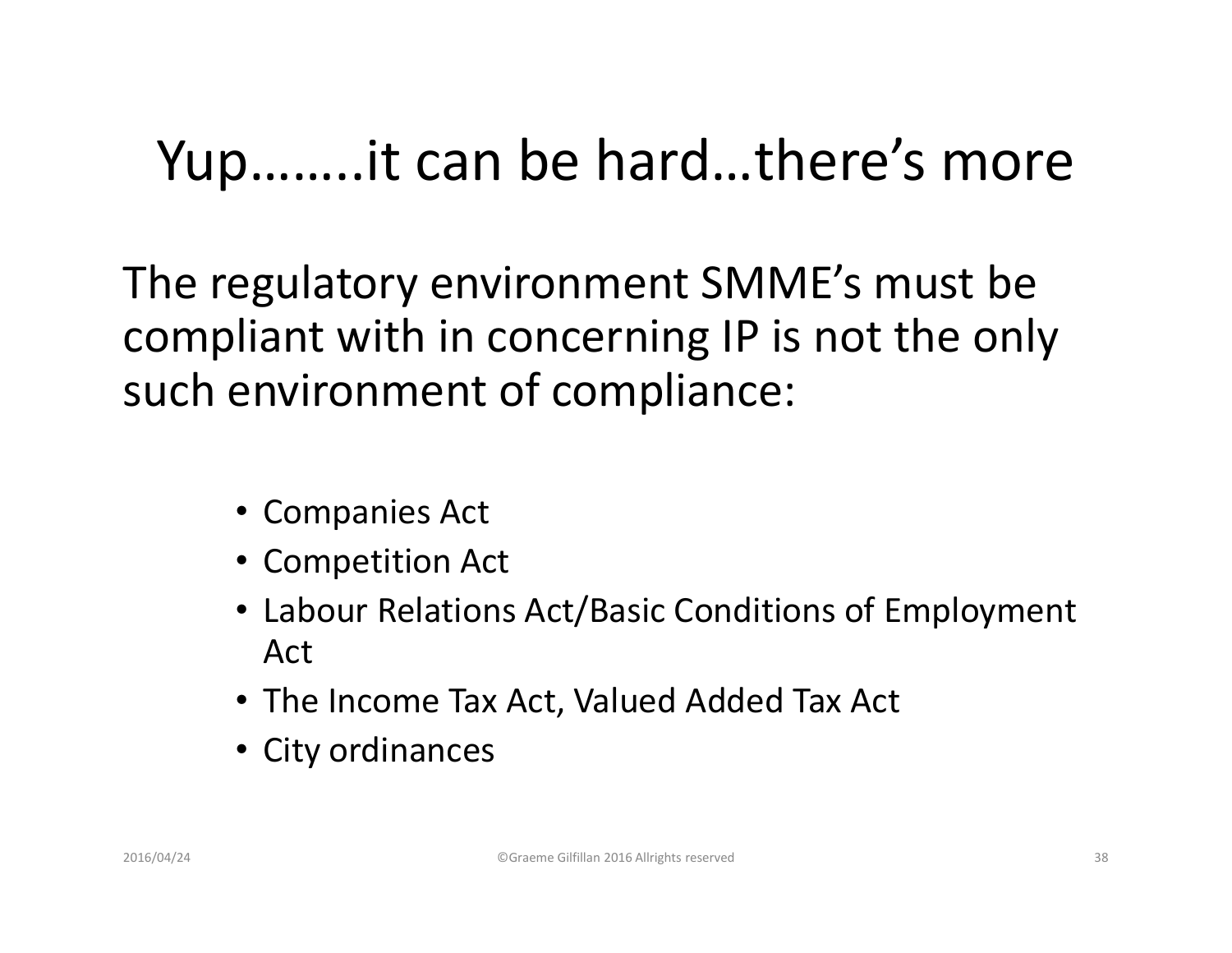## Three points to keep well in mind

- $\bullet$  **It is extremely costly for an SMME be compliant, maintain compliancy and sustain especially if and when mistakes are made through ignorance, never mind generally. Of critical import for an SMME is the clear understanding that you have entered into a contract with the State, and the choice to disclose and report is not yours, it is mandatory.**
- $\bullet$  **When dealing with IP, seek proper advice. Understand that IP is a specialist area of law and be wary of generic advise from non-experts and those without requisite qualification. A good attorney will make quite clear the complexity of IP law and the importance of post-graduate qualification in the particular IP Law Sector. Be cautious.**
- $\bullet$  **All SMMEs, even one man plays, should keep an IP Asset Register recording all the SMME's url, social media registrations, trademarks, copyrights arising out of content created/paid for, for marketing and other purposes, drawings, CAD and graphics ref product designs (whether registered or not), patents, employment contracts and everything discussed today**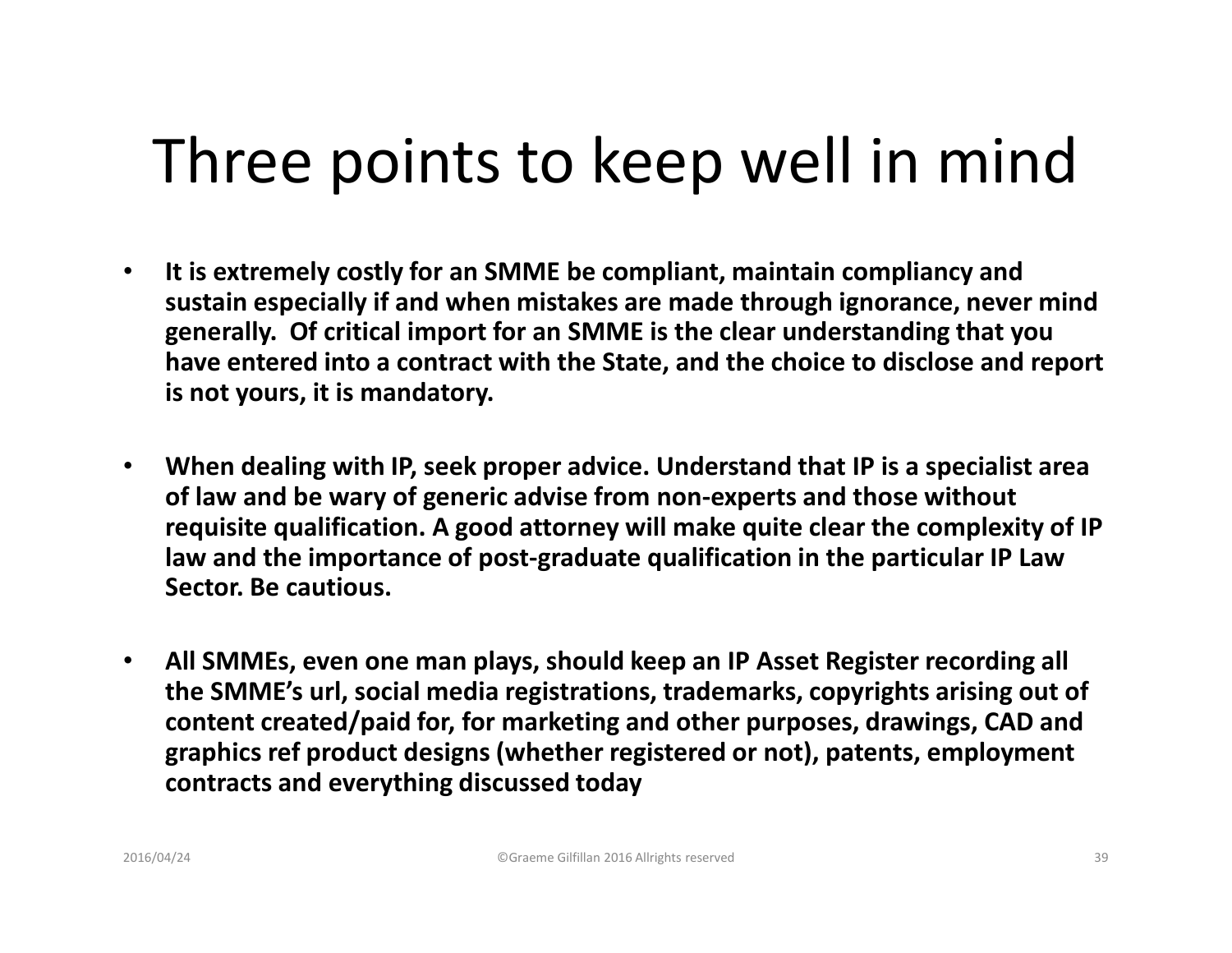#### Lastly……….

If you were ever told that you 'leave school' you were not told the whole story – forgive those who told you

The truth – Nothing beats the truth…..

You never leave school……you are at school for life,all that changes is the where, how and what you learn…you learn until your last moment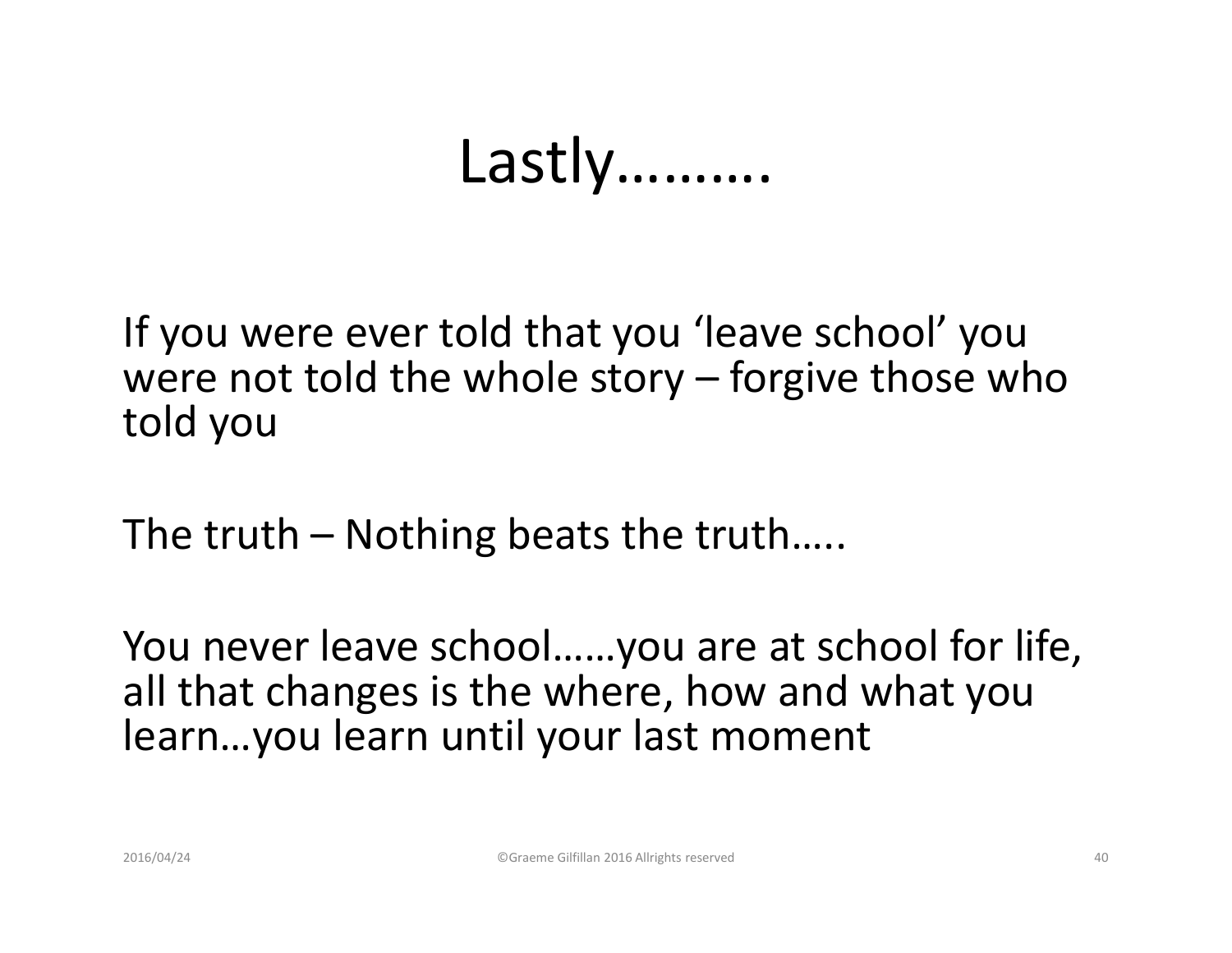### Useful contacts for SMME support and assistance in South Africa

- $\bullet$  http://www.cipc.co.za/index.php/trade-marks-patents-designscopyright/patents/how-app/
- http://www.cipc.co.za/index.php/trade-marks-patents-designs-copyright/trade- $\bullet$ marks/
- $\bullet$ http://southafrica.smetoolkit.org/sa/en/content/en/5215/Registering-your-design
- $\bullet$ http://www.gov.za/services/intellectual-property/register-design
- https://www.thedti.gov.za/financial assistance/financial incentives.jsp?subthemei  $\bullet$  $d=8$
- http://www.southafrica.info/business/trends/newbusiness/smallbusiness.htm#.Vx•zg3vl97bg
- http://www.smesouthafrica.co.za/ $\bullet$
- $\bullet$ http://www.gep.co.za/looking-for/support-and-assistance
- $\bullet$ http://www.gep.co.za/gep-micro-finance-loan
- http://joburg.org.za/index.php?option=com\_content&task=view&id=3503&Itemid  $\bullet$ =78&limitstart=2
- http://www.seda.org.za/Pages/Home.aspx•
- http://www.etu.org.za/toolbox/docs/government/sbd.html  $\bullet$